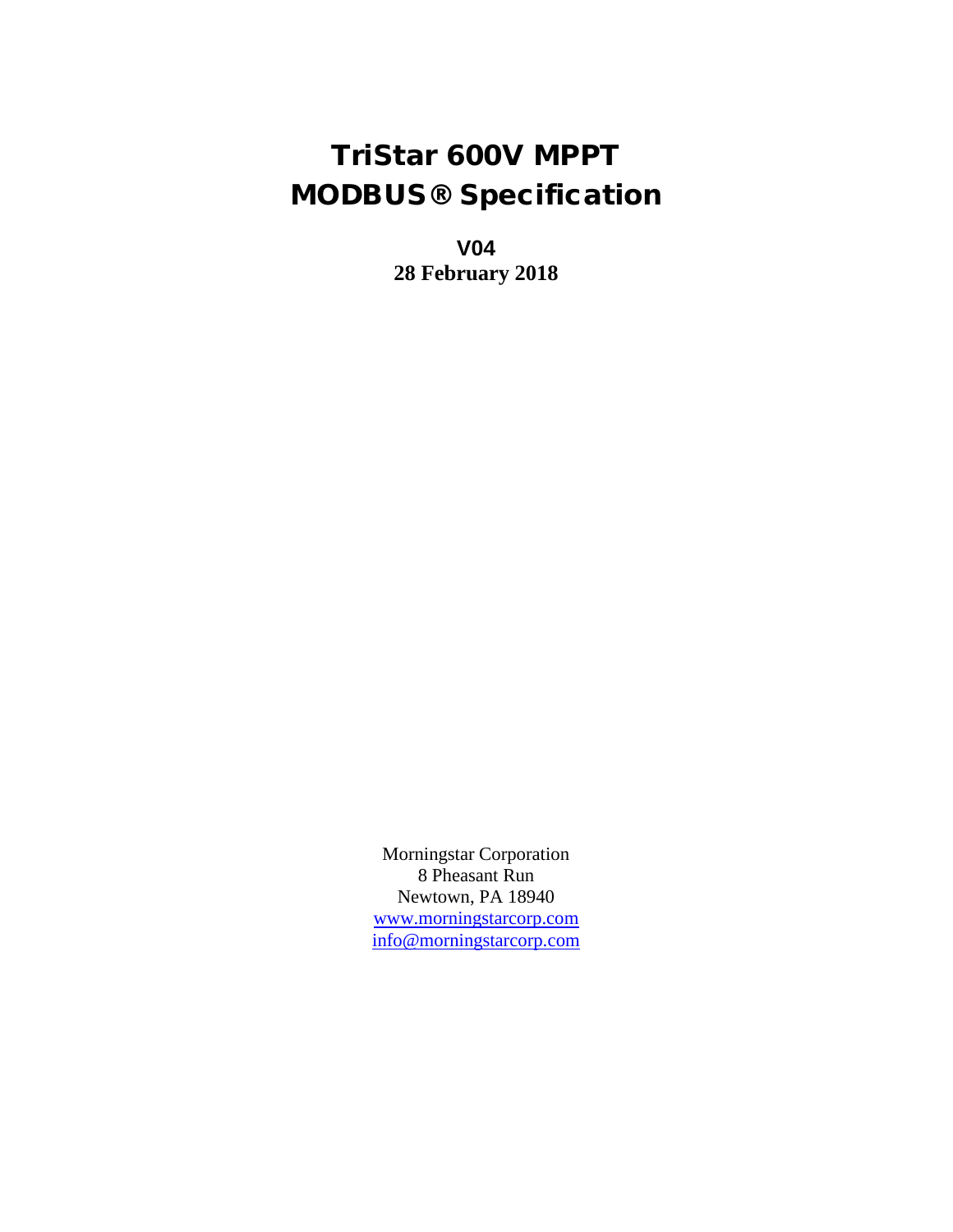# **General Information**

The TriStar MPPT 600V supports the industry standard MODBUS**®** application protocol via its serial RS-232 and EIA-485 interfaces and MODBUS TCP via the Ethernet port. This document assumes the user is familiar with both MODBUS**®** protocols. Please refer to the documents listed in the [References](#page-26-0) section for more information. C and Java Script functions appear at the end of this document [ADD COMMANDS?].

**MODBUS® is a registered trademark of Modbus-IDA (**[www.modbus-ida.org](http://www.modbus-ida.org/)**)**

# **Parameters**

The TriStar MPPT 600V supports RTU mode only. 16-bit MODBUS addresses (per the modbus.org spec)

The serial communication parameters:

- BPS 9600 baud
- Parity None
- Data bits  $\begin{array}{ccc} 8 \\ \text{ston bits} \end{array}$   $\begin{array}{ccc} 8 \\ 1 \text{ or } 2^* \end{array}$ Stop bits
- Flow control None

\*The TriStar accepts either 1 or 2 stop bits. It will send 2 stop bits to provide extra byte padding. The connected PC can be set to receive either 1 or 2 stop bits.

The default TCP communication parameters:

| <b>DHCP</b>            | enabled                                                 |
|------------------------|---------------------------------------------------------|
| Port                   | 502                                                     |
| <b>MODBUS ID</b>       |                                                         |
| <b>NETBIOS</b> address | $tsmppt600v + serial number (no spaces)$                |
| LiveView Web address   | http://tsmppt600vXXXXXXX (where X is the serial number) |

If DHCP fails, the following default parameters will be assigned:

| IP                   | 192.168.1.253 |
|----------------------|---------------|
| Gateway              | 192.168.1.1   |
| Primary DNS          | 192.168.1.1   |
| <b>Secondary DNS</b> | 192.168.1.1   |
| <b>Subnet Mask</b>   | 255.255.255.0 |

Note: the TCP socket is closed by the TS-MPPT after each MODBUS response (change pending)

All addresses listed are for the request PDU.

The following tables are only for v13 and later software revisions. The v13 update introduced floating point representations that were fixed-point in prior versions. Both IEEE748-2008 single-precision (designated as float 32 or f32) and half-precision (designated as float 16 or f16) are used.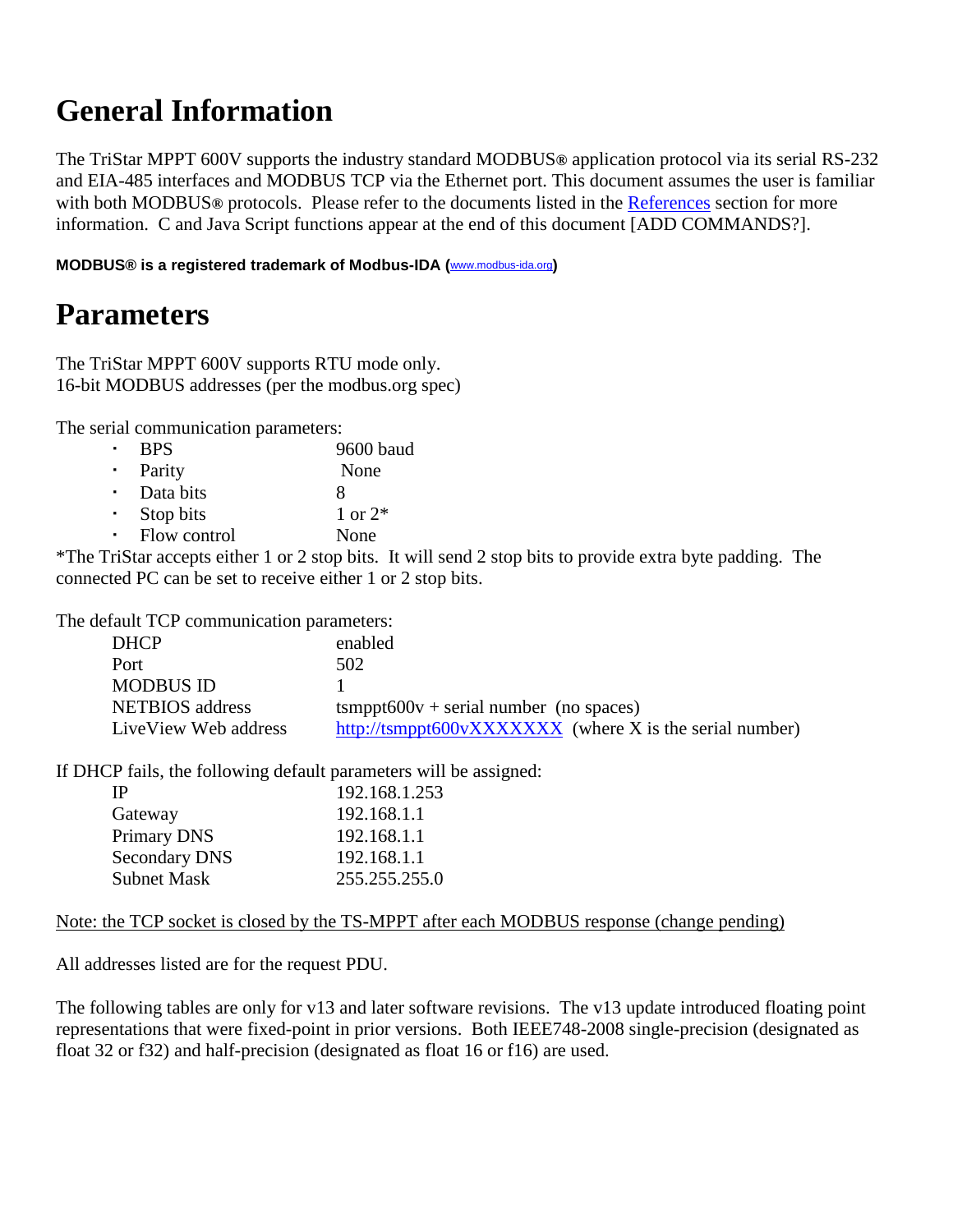# **Supported MODBUS Functions**

# *Read Holding Registers (0x03) and Read Input Registers (0x04)*

## **RAM**

| <b>PDU</b><br><b>Addr</b> | Logical<br><b>Addr</b> | Variable name               | <b>Variable description</b>                                         | <b>Units</b>              | <b>Signed</b>         | <b>Scaling or Range</b>  |
|---------------------------|------------------------|-----------------------------|---------------------------------------------------------------------|---------------------------|-----------------------|--------------------------|
|                           |                        |                             | <b>Scaling Values</b>                                               |                           |                       |                          |
| 0x0000                    | 1                      | V_PU hi                     |                                                                     | $\overline{V}$            |                       |                          |
| 0x0001                    | $\overline{2}$         | V PU lo                     | <b>NOT USED IN FIRMWARE</b>                                         |                           |                       |                          |
| 0x0002                    | 3                      | I_PU hi                     | <b>VERSIONS 19 and HIGHER</b>                                       | $\mathbf{A}$              |                       |                          |
| 0x0003                    | 4                      | I_PU lo                     |                                                                     | $\equiv$                  |                       |                          |
| 0x0004                    | 5                      | ver_sw                      | Software Version                                                    | $\blacksquare$            |                       | $\overline{\phantom{a}}$ |
| 0x0005                    | 6                      | ver_fpga                    | FPGA Version                                                        |                           |                       |                          |
| 0x0006                    | 7                      | $n$ -sys-v                  | System voltage multiplier $(48V=4)$                                 |                           |                       |                          |
| $0x0008 -$                | $8 - 24$               |                             | <b>RESERVED</b>                                                     |                           |                       |                          |
| 0x0017                    |                        |                             |                                                                     |                           |                       |                          |
|                           |                        |                             | <b>Filtered ADC</b>                                                 |                           |                       |                          |
| 0x0018                    | 25                     | adc_vb_f_med                | Battery voltage, filtered ( $\tau \approx ?s$ )                     | $\mathbf V$               | $\sqrt{}$             | f16                      |
| 0x0019                    | 26                     | adc_vbterm_f                | Batt. Terminal voltage, filtered ( $\tau \approx$                   | $\overline{\mathbf{v}}$   | $\sqrt{}$             | f16                      |
|                           |                        |                             | $\binom{2}{s}$                                                      |                           |                       |                          |
| 0x001A                    | 27                     | adc_vbs_f                   | Battery Sense voltage, filtered ( $\tau \approx$<br>$\binom{2s}{ }$ | $\mathbf{V}$              | $\sqrt{ }$            | f16                      |
| 0x001B                    | 28                     | adc_va_f_shadow             | Array voltage, filtered ( $\tau \approx ?s$ )                       | $\overline{\mathbf{V}}$   | $\sqrt{}$             | f16                      |
| 0x001C                    | $\overline{29}$        | adc_ib_f_shadow             | Battery current, filtered ( $\tau \approx ?s$ )                     | $\mathbf{A}$              | $\overline{\sqrt{} }$ | f16                      |
| 0x001D                    | 30                     | adc_ia_f_shadow             | Array current, filtered $(\tau \approx ?s)$                         | $\mathbf{A}$              | $\sqrt{}$             | f16                      |
| 0x001E                    | $\overline{31}$        | $adc_p12_f$                 | 12 volt supply, filtered ( $\tau \approx ?s$ )                      | $\overline{\mathbf{V}}$   | $\overline{\sqrt{} }$ | f16                      |
| 0x001F                    | $\overline{32}$        | $adc_p\overline{3_f}$       | 3 volt supply, filtered ( $\tau \approx ?s$ )                       | $\overline{\mathbf{V}}$   | $\overline{\sqrt{} }$ | f16                      |
| 0x0020                    | $\overline{33}$        | adc_pmeter_f                | MeterBus voltage, filtered ( $\tau \approx ?s$ )                    | $\overline{\mathbf{V}}$   | $\sqrt{}$             | f16                      |
| 0x0021                    | $\overline{34}$        | adc_p12ext_f                | External 12V supply, filtered( $\tau \approx s$ )                   | $\overline{\mathbf{V}}$   | $\sqrt{}$             | f16                      |
| 0x0022                    | $\overline{35}$        | adc_fp12_f                  | 72222                                                               | $\overline{\mathbf{V}}$   | $\overline{\sqrt{} }$ | f16                      |
|                           |                        |                             | <b>Temperatures</b>                                                 |                           |                       |                          |
| 0x0023                    | 36                     | $T_$ ls                     | Heatsink temperature                                                | ${\bf C}$                 | $\sqrt{}$             | f16                      |
| 0x0024                    | $\overline{37}$        | $T_{rts}$                   | (NaN if not available)                                              | $\overline{C}$            | $\overline{\sqrt{} }$ | f16                      |
| 0x0025                    | 38                     | T_batt                      | (NaN if not available)                                              | $\overline{C}$            | $\overline{\sqrt{ }}$ | f16                      |
|                           |                        |                             |                                                                     |                           |                       |                          |
| 0x0026                    | 39                     | adc_vb_f_1m                 | Battery voltage, filtered ( $\tau \approx 1$ min)                   | $\mathbf V$               | $\sqrt{}$             | f16                      |
| 0x0027                    | 40                     | $\overline{adc\_ib\_f\_lm}$ | Charging current, filtered ( $\tau \approx 1$ min)                  | $\mathbf{A}$              | $\overline{\sqrt{} }$ | f16                      |
| 0x0028                    | 41                     | vb_min                      | Minimum battery voltage                                             | $\overline{\mathbf{V}}$   | $\overline{\sqrt{} }$ | f16                      |
| 0x0029                    | 42                     | vb_max                      | Maximum battery voltage                                             | $\overline{\mathbf{V}}$   | $\overline{\sqrt{} }$ | f16                      |
| 0x002A                    | $\overline{43}$        | hourmeter_hi                | hourmeter, HI word                                                  | $\boldsymbol{\textbf{h}}$ |                       |                          |
| 0x002B                    | $\overline{44}$        | hourmeter lo                | hourmeter, LO word                                                  | $\boldsymbol{\text{h}}$   |                       |                          |
| 0x002C                    | 45                     | fault_i_h                   | Controller faults bit-field - HI                                    | $\overline{\phantom{a}}$  |                       | $\overline{\phantom{a}}$ |
| 0x002D                    | 46                     | fault_i_l                   | Controller faults bit-field - LOW                                   |                           |                       |                          |
| 0x002E                    | 47                     | alarm_i_h                   | Alarm bit-field - HI word                                           | $\overline{\phantom{a}}$  |                       | $\overline{\phantom{m}}$ |
| 0x002F                    | 48                     | alarm i 1                   | Alarm bit-field - LO word                                           | $\blacksquare$            |                       | $\overline{\phantom{0}}$ |
| 0x0030                    | 49                     | powerboard_status_dipsw     | DIP switch positions bit-field                                      | $\overline{\phantom{a}}$  |                       |                          |
| 0x0031                    | 50                     | led state                   | State of LED indications                                            |                           |                       |                          |
|                           |                        |                             | <b>Charger</b>                                                      |                           |                       |                          |
| 0x0032                    | 51                     | mb_charge_state             | Charging stage                                                      |                           |                       |                          |
| 0x0033                    | $\overline{52}$        | vb_ref                      | Target regulation voltage                                           | $\mathbf V$               | $\sqrt{}$             | f16                      |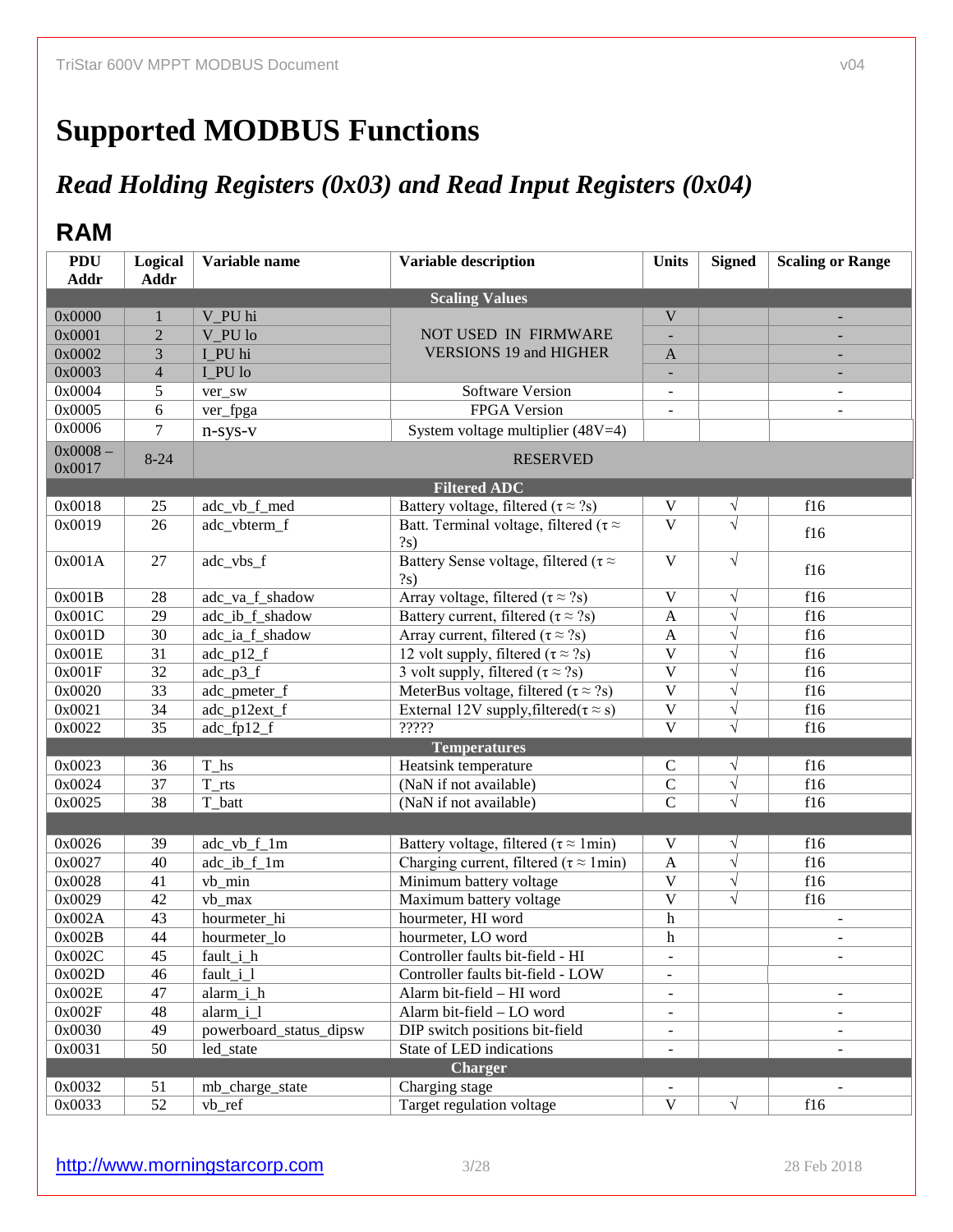#### TriStar 600V MPPT MODBUS Document voltage and the control of the control of the control of the control of the control of the control of the control of the control of the control of the control of the control of the control

| 0x0034            | 53              | Ahc_r_hi                | Ah charge - resettable               | Ah                       |                       | f32            |
|-------------------|-----------------|-------------------------|--------------------------------------|--------------------------|-----------------------|----------------|
| 0x0035            | $\overline{54}$ | Ahc $_r$ $_{\text{lo}}$ |                                      |                          |                       |                |
| 0x0036            | $\overline{55}$ | Ahc_t_hi                | Ah charge - total                    | Ah                       |                       | f32            |
| 0x0037            | $\overline{56}$ | Ahc_t_lo                |                                      |                          |                       |                |
| 0x0038            | $\overline{57}$ | kwhc_r                  | kWhr charge resettable               | kWh                      |                       | f16            |
| 0x0039            | $\overline{58}$ | kwhc_t                  | kWhr charge total                    | kWh                      |                       | f16            |
|                   |                 |                         | <b>MPPT</b>                          |                          |                       |                |
| 0x003A            | 59              | mb_power_out            | <b>Output Power</b>                  | W                        |                       | f16            |
| 0x003B            | $\overline{60}$ | mb_power_in             | <b>Input Power</b>                   | $\overline{W}$           |                       | f16            |
| 0x003C            | 61              | sweep_Pin_max           | Max. Power of last sweep             | $\overline{W}$           |                       | f16            |
| 0x003D            | 62              | sweep_vmp               | Vmp of last sweep                    | $\overline{\mathbf{V}}$  | $\sqrt{}$             | f16            |
| 0x003E            | 63              | sweep_voc               | Voc of last sweep                    | $\overline{\mathbf{V}}$  | $\overline{\sqrt{} }$ | f16            |
| 0x003F            | 64              |                         | <b>RESERVED</b>                      |                          |                       |                |
|                   |                 |                         | <b>Logger - Daily Values</b>         |                          |                       |                |
| 0x0040            | 65              | vb_min_daily            | Min. daily battery voltage           | V                        | $\sqrt{}$             | f16            |
| 0x0041            | 66              | vb_max_daily            | Max. daily battery voltage           | $\overline{\mathbf{V}}$  | $\overline{\sqrt{} }$ | f16            |
| 0x0042            | 67              | va_max_daily            | Max. daily input voltage             | $\overline{\mathbf{V}}$  | $\overline{\sqrt{} }$ | f16            |
| 0x0043            | 68              | Ahc_daily               | Total Ah charge daily                | Ah                       |                       | f16            |
| 0x0044            | $\overline{69}$ | Whc_daily               | Total Wh charge daily                | Wh                       |                       |                |
| 0x0045            | $\overline{70}$ | flags_daily             | Daily flags bit-field                |                          |                       |                |
| 0x0046            | $\overline{71}$ | Pout_max_daily          | Max. Power Out, daily                | $\overline{W}$           |                       | f16            |
| 0x0047            | $\overline{72}$ | Tb_min_daily            | (NaN if not available)               | $\mathsf C$              | $\sqrt{}$             | f16            |
| 0x0048            | $\overline{73}$ | Tb_max_daily            | (NaN if not available)               | $\overline{C}$           | $\overline{\sqrt{} }$ | f16            |
| 0x0049            | $\overline{74}$ | fault_daily_i_h         | Faults, daily                        | Ξ.                       |                       |                |
| 0x004A            | $\overline{75}$ | fault_daily_i_l         | Faults, daily                        | $\overline{\phantom{0}}$ |                       |                |
| 0x004B            | $\overline{76}$ | alarm_daily_i_h         | Daily alarms bit-field               | $\overline{\phantom{0}}$ |                       |                |
| 0x004C            | 77              | alarm_daily_i._l        | Daily alarms bit-field               |                          |                       |                |
| 0x004D            | $\overline{78}$ | time_ab_daily           | Cumulative time in absorption, daily | ${\bf S}$                |                       |                |
| 0x004E            | 79              | time_eq_daily           | Cumulative time in equalize, daily   | ${\bf S}$                |                       |                |
| 0x004F            | $\overline{80}$ | time_fl_daily           | Cumulative time in float, daily      | S                        |                       |                |
| 0x0050-           | 81-89           | <b>RESERVED</b>         |                                      |                          |                       |                |
| 0x0058            |                 |                         |                                      |                          |                       |                |
|                   |                 |                         | <b>Manual Control</b>                |                          |                       |                |
| 0x0059            | 90              | vb_ref_slave            | battery voltage regulation override  | V                        | $\sqrt{}$             | f16            |
| 0x005A            | 91              | va ref fixed            | Array V fixed voltage target         | $\overline{\mathbf{V}}$  | $\overline{\sqrt{} }$ | f16            |
| 0x005B            | $\overline{92}$ | va_ref_fixed_pct        | Ratio of Voc, 0=0%, 1.0=100%         | $\%$                     |                       | $f16(0.0-1.0)$ |
| 0x005C-<br>0x0067 | 93-104          |                         | <b>RESERVED</b>                      |                          |                       |                |
| 0x0068            | 105             | ib_ref_charge_slave     | Array current regulation override    | $\mathbf{A}$             | $\sqrt{ }$            | f16            |
|                   |                 |                         | <b>Active TCP Network Settings</b>   |                          |                       |                |
| $0x1000 -$        |                 |                         |                                      |                          |                       |                |
| 0x100E            |                 |                         | <b>RESERVED</b>                      |                          |                       |                |
| 0x100F            | 4112            | IPAddrByte [1][0]       | IP Address Bytes                     | $\blacksquare$           |                       |                |
| 0x1010            | 4113            | IPAddrByte [3][2]       | IP Address Bytes                     |                          |                       |                |
| 0x1011            | 4114            | SubNetMask [1][0]       | <b>Subnet Mask Bytes</b>             | -                        |                       |                |
| 0x1012            | 4115            | SubNetMask [3][2]       | <b>Subnet Mask Bytes</b>             |                          |                       |                |
| 0x1013            | 4116            | Gateway [1][0]          | Gateway Bytes                        | Ξ.                       |                       |                |
| 0x1014            | 4117            | Gateway [3][2]          | Gateway Bytes                        | -                        |                       |                |
| 0x1015            | 4118            | PrimaryDNS [1][0]       | PrimaryDNS Bytes                     |                          |                       |                |
| 0x1016            | 4119            | PrimaryDNS [3][2]       | PrimaryDNS Bytes                     | -                        |                       |                |
| 0x1017            | 4120            | SecondaryDNS [1][0]     | SecondaryDNS Bytes                   |                          |                       |                |
| 0x1018            | 4121            | SecondaryDNS [3][2]     | SecondaryDNS Bytes                   |                          |                       |                |
| 0x1019-           |                 |                         |                                      |                          |                       |                |
| 0x101C            |                 |                         | <b>RESERVED</b>                      |                          |                       |                |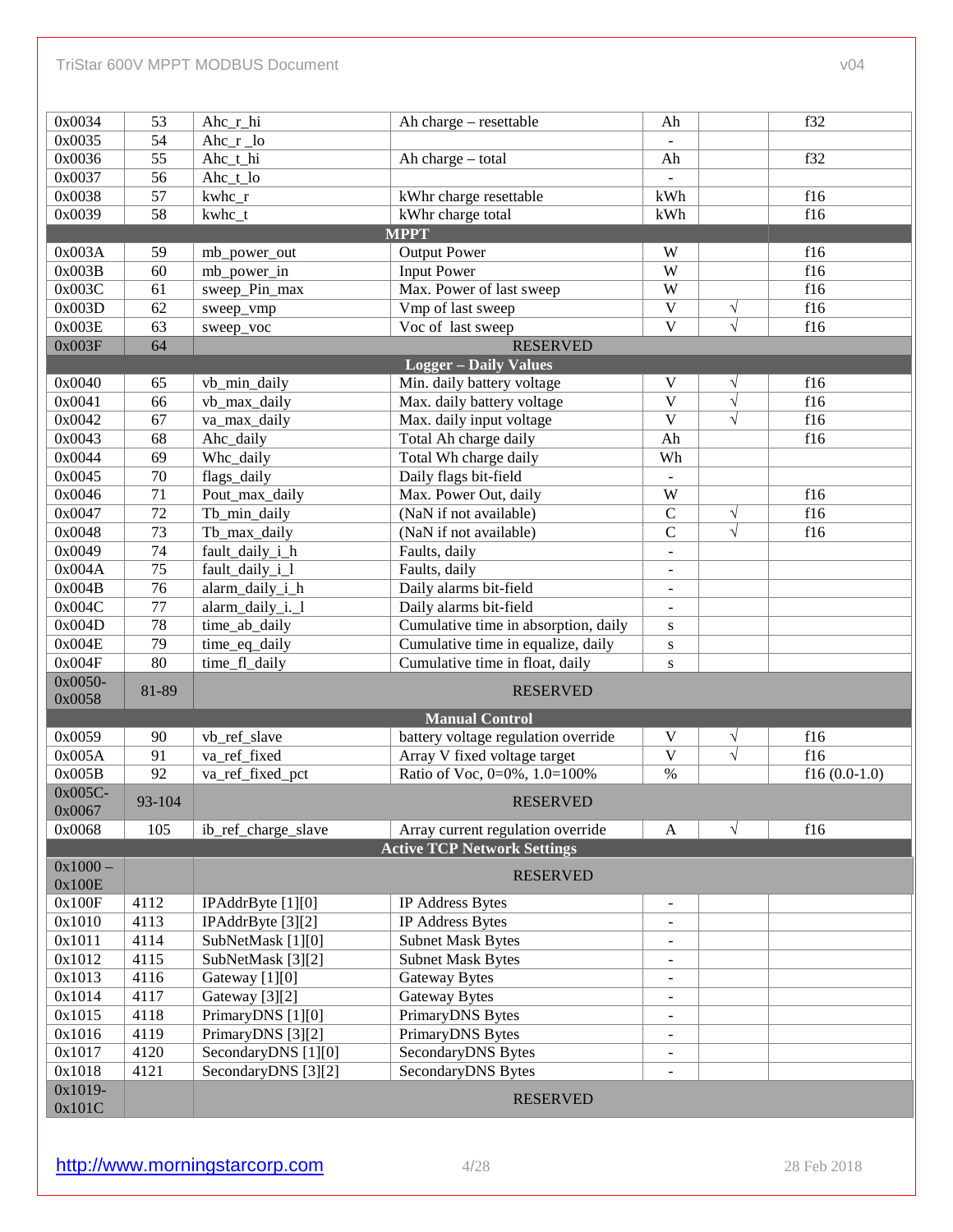| $0x101D -$ | $4125 -$ | ControllerID       | String of 16 bytes, 00 terminates     |   | <b>ASCII</b> |
|------------|----------|--------------------|---------------------------------------|---|--------------|
| 0x1024     | 4132     |                    | string                                |   |              |
| 0x1025     | 4133     | <b>NetFlags</b>    | $0x4000 = DHCP$ Enabled, $0x0 = DHCP$ |   |              |
|            |          |                    | disabled                              |   |              |
| 0x1026     | 4134     | MACAddress[1],[0]  | <b>MAC Address Bytes</b>              |   |              |
|            |          |                    |                                       |   |              |
| 0x1027     | 4135     | MACAddress[3],[2]  | <b>MAC Address Bytes</b>              | - |              |
| 0x1028     | 4136     | MACAddress[5], [4] | <b>MAC Address Bytes</b>              |   |              |
| $0x1029-$  | $4137 -$ | NetBIOS Name       | String of 16 bytes, 00 terminates     |   | <b>ASCII</b> |
| 0x1030     | 4144     |                    | string                                |   |              |

## **EEPROM**

| <b>PDU</b><br>Addr | Logical<br>Addr | Variable name                   | <b>Variable description</b>            | Units                    | <b>Signed</b> | <b>Scaling or Range</b> |
|--------------------|-----------------|---------------------------------|----------------------------------------|--------------------------|---------------|-------------------------|
|                    |                 |                                 | <b>TCP Network Settings</b>            |                          |               |                         |
| 0x151B             | 5404            | <b>HTTPPort</b>                 | <b>HTTP Port Number</b>                | $\overline{\phantom{a}}$ |               | 1 to 65535              |
| 0x151C             | 5405            | <b>MBIPPort</b>                 | <b>MODBUS IP Port Number</b>           |                          |               | 1 to 65535              |
| 0x151D             | 5406            | <b>NetRules</b>                 | <b>BIT0: IP Bridging Enabled</b>       | $\omega$                 |               | $0$ or $1$              |
| 0x151E             | 5407            | <b>SNMPTrapRecPort</b>          | <b>SNMP Trap Destination NMS Port</b>  | $\omega$                 |               | 1 to 65535              |
| 0x151F             | 5408            | <b>Ethernet Power Save Mode</b> | Bit0: Power Save On=1                  | $\overline{\phantom{a}}$ |               |                         |
| 0x1520             | 5409            | <b>BETA 8.21</b>                | Bit0: Vlan Tagging                     |                          |               |                         |
|                    |                 | <b>VLAN</b> Enable              | regognition/sending $= 1$              |                          |               |                         |
| 0x1521             | 5410            | <b>BETA 8.21</b>                | Bit 0-11 VID 0-4094, 4095              |                          |               |                         |
|                    |                 | <b>VLAN Parameters</b>          | reserved,                              |                          |               |                         |
|                    |                 |                                 | Bit 12 CFI (usually 0)                 |                          |               |                         |
|                    |                 |                                 | Bits 15-13 PCP Priority 0-7            |                          |               |                         |
| $0x1522 -$         | $\ddots$        |                                 | <b>RESERVED</b>                        |                          |               |                         |
| 0x1528             |                 |                                 |                                        |                          |               |                         |
| $0x152B -$         | $\ddots$        |                                 | <b>RESERVED</b>                        |                          |               |                         |
| 0x1534             |                 |                                 |                                        |                          |               |                         |
|                    |                 |                                 | <b>Charge settings</b>                 |                          |               |                         |
| 0xE000             | 57345           | EV_absorp                       | Absorption voltage @ 25°C              | $\mathbf V$              | V             | f16                     |
| 0xE001             | 57346           | EV float                        | Float voltage $@$ 25 $°C$              | $\overline{\mathbf{V}}$  | $\sqrt{}$     | f16                     |
|                    |                 |                                 | Set to zero to disable float           |                          |               |                         |
| 0xE002             | 57347           | Et_absorp                       | absorption time                        | ${\bf S}$                |               | $0-(2^{16}-1)$          |
| 0xE003             | 57348           | Et_absorp_ext                   | absorption extension time              | ${\bf S}$                |               | $0-(2^{16}-1)$          |
| 0xE004             | 57349           | EV_absorp_ext                   | absorp. Extension threshold            | $\overline{V}$           | $\sqrt{}$     | f16                     |
|                    |                 |                                 | voltage                                |                          |               |                         |
| 0xE005             | 57350           | EV_float_cancel                 | Voltage that cancels float             | $\overline{\mathbf{V}}$  | $\sqrt{}$     | f16                     |
| 0xE006             | 57351           | Et_float_exit_cum               | Exit float timer                       | ${\bf S}$                |               | $0-(2^{16}-1)$          |
| 0xE007             | 57352           | $EV_eq$                         | Equalize V @ $25^{\circ}$ C Set 0 to   | $\overline{\mathbf{V}}$  | $\sqrt{}$     | f16                     |
|                    |                 |                                 | disable                                |                          |               |                         |
| 0xE008             | 57353           | Et_eqcalendar                   | days between eq cycles                 | days                     |               | $0 - 255$               |
| 0xE009             | 57354           | Et_eq_above                     | equalize time limit above Vreg         | ${\bf S}$                |               | $0-(2^{16}-1)$          |
| 0xE00A             | 57355           | Et_eq_reg                       | equalize time limit at Veq             | S                        |               | $0-(2^{16}-1)$          |
| 0xE00B             | 57356           | Et_batt_service                 | battery service timer                  | days                     |               |                         |
| 0xE00C             | 57357           |                                 | <b>RESERVED</b>                        |                          |               |                         |
| 0xE00D             | 57558           | EV_tempcomp                     | temp. compensation coefficient         | $\mathbf{V}$             |               | f16                     |
|                    |                 |                                 | Note:2^-16 scaling, negative           |                          |               |                         |
|                    |                 |                                 | assumed                                |                          |               |                         |
| 0xE00E             | 57359           | EV hvd                          | <b>Battery High Voltage Disconnect</b> | $\mathbf{V}$             | $\sqrt{}$     | f16                     |
| 0xE00F             | 57360           | EV_hvr                          | <b>Battery High Voltage Reconnect</b>  | $\overline{\mathbf{V}}$  | $\sqrt{}$     | f16                     |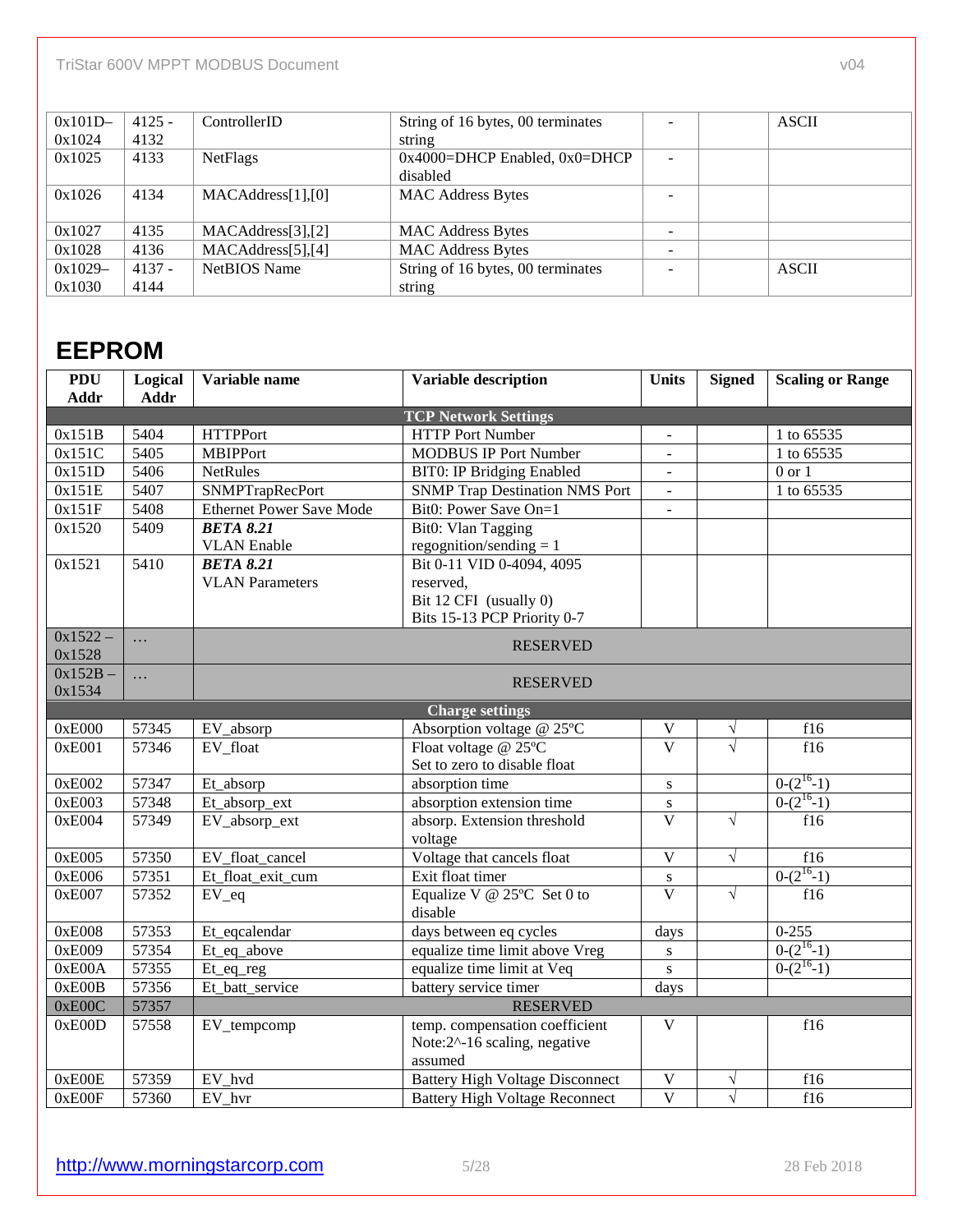| 0xE010    | 57361    | Evb_ref_lim            | battery charge reference limit           | $\overline{V}$           | $\sqrt{2}$            | f16               |
|-----------|----------|------------------------|------------------------------------------|--------------------------|-----------------------|-------------------|
| 0xE011    | 57362    | ETb_max                | max. temp comp limit                     | $\overline{C}$           | $\overline{\sqrt{} }$ | f16               |
| 0xE012    | 57363    | ETb_min                | min. temp comp limit                     | $\overline{C}$           | $\sqrt{}$             | f16               |
| 0xE013    | 57364    |                        | <b>RESERVED</b>                          |                          |                       |                   |
| 0xE014    | 57365    |                        | <b>RESERVED</b>                          |                          |                       |                   |
| 0xE015    | 57366    | $EV\_soc\_g\_gy$       | LED threshold: green to<br>green/yellow  | $\overline{V}$           | $\sqrt{ }$            | f16               |
| 0xE016    | 57367    | $EV\_soc\_gy_y$        | LED threshold: green/yellow to<br>yellow | $\overline{\mathbf{V}}$  | $\sqrt{}$             | f16               |
| 0xE017    | 57368    | EV_soc_y_yr            | LED threshold: yel to yel/red            | $\overline{\mathbf{V}}$  | $\sqrt{}$             | f16               |
| 0xE018    | 57369    | $EV\_soc\_yr\_r$       | LED threshold: yellow/red to red         | $\overline{V}$           | $\sqrt{ }$            | f16               |
| 0xE019    | 57370    | Emodbus_id             | <b>MODBUS</b> slave address              | $\blacksquare$           |                       | $1 - 247$         |
| 0xE01A    | 57371    | Emeterbus_id           | MeterBus address                         |                          |                       | $1 - 15$          |
| 0xE01B    |          |                        | <b>RESERVED</b>                          |                          |                       |                   |
| 0xE01C    |          |                        | <b>RESERVED</b>                          |                          |                       |                   |
| 0xE01D    | 57374    | EIb lim                | <b>Battery Current Limit</b>             | $\mathbf{A}$             | $\sqrt{}$             | f16               |
| 0xE01E    | 57375    | Esweep_va_max_lim      |                                          | $\overline{V}$           |                       | f16               |
| 0xE01F    | 57376    | Esweep_va_min_lim      |                                          | $\overline{\mathbf{V}}$  |                       | f16               |
| 0xE020    | 57377    | EVa_ref_fixed_init     | Array V fixed target voltage             | $\overline{V}$           | $\sqrt{}$             | f16               |
| 0xE021    | 57378    | EVa_ref_fixed_pct_init | Ratio of Voc, 0=0%, 1.0=100%             | $\%$                     |                       | f16 $(0.0-1.0)$   |
|           |          |                        | <b>Read only section</b>                 |                          |                       |                   |
| 0xE080    | 57473    | Ehourmeter_LO          | hourmeter                                | $\mathbf h$              |                       | 0 to $(2^{24}-1)$ |
| 0xE081    | 57474    | Ehourmeter_HI          |                                          |                          |                       |                   |
| 0xE082    | 57475    | EAhc_r_LO              | Ah charge resetable                      | Ah                       |                       | $n \cdot 0.1$     |
| 0xE083    | 57476    | EAhc_r_HI              |                                          |                          |                       |                   |
| 0xE084    | 57477    | EAhc_t_LO              | Ah charge total                          | Ah                       |                       | $n \cdot 0.1$     |
| 0xE085    | 57478    | EAhc_t_HI              |                                          | $\mathbb{Z}^2$           |                       |                   |
| 0xE086    | 57479    | EkWhc_r_LO             | kWh energy - resettable                  | kWh                      |                       | f32               |
| 0xE087    | 57480    | EkWhc_r_HI             | kWh energy - resettable                  | kWh                      |                       |                   |
| 0xE088    | 57481    | EV <sub>b_min</sub>    | Vb minimum                               | $\overline{V}$           | $\sqrt{}$             | f16               |
| 0xE089    | 57482    | EVb_max                | Vb maximum                               | $\overline{\mathbf{V}}$  | $\sqrt{}$             | f16               |
| 0xE08A    | 57483    | EVa_max                | Va maximum                               | $\overline{V}$           | $\sqrt{}$             | f16               |
| 0xE08B    | 57484    | Etmr_eqcalendar        | days since last equalize                 | days                     |                       |                   |
| 0xE08C    | 57485    | Etmr_batt_service      | battery service timer                    | days                     |                       |                   |
| 0xE08D    | 57486    | Elog_ptr               | EE address at end of last log<br>record  |                          |                       |                   |
| 0xE08E    | 57487    | Ekwhc_t_LO             | kWh energy - total                       | kWh                      |                       | f32               |
| 0xE08F    | 57488    | Ekwhc_t_HI             | kWh energy - total                       | kWh                      |                       | f32               |
|           |          |                        | <b>RESERVED</b>                          |                          |                       |                   |
| $0xE0C0-$ | $57537-$ | Eserial                | Serial Number                            |                          |                       |                   |
| 0xE0C3    | 57540    |                        |                                          |                          |                       |                   |
| 0xE0CC    |          | Emodel                 | Model: $0 = 48V$ , $1=120V$ version      |                          |                       | $0$ or $1$        |
|           | 57548    |                        | Hardware version, vMajor.Minor           | $\overline{\phantom{a}}$ |                       |                   |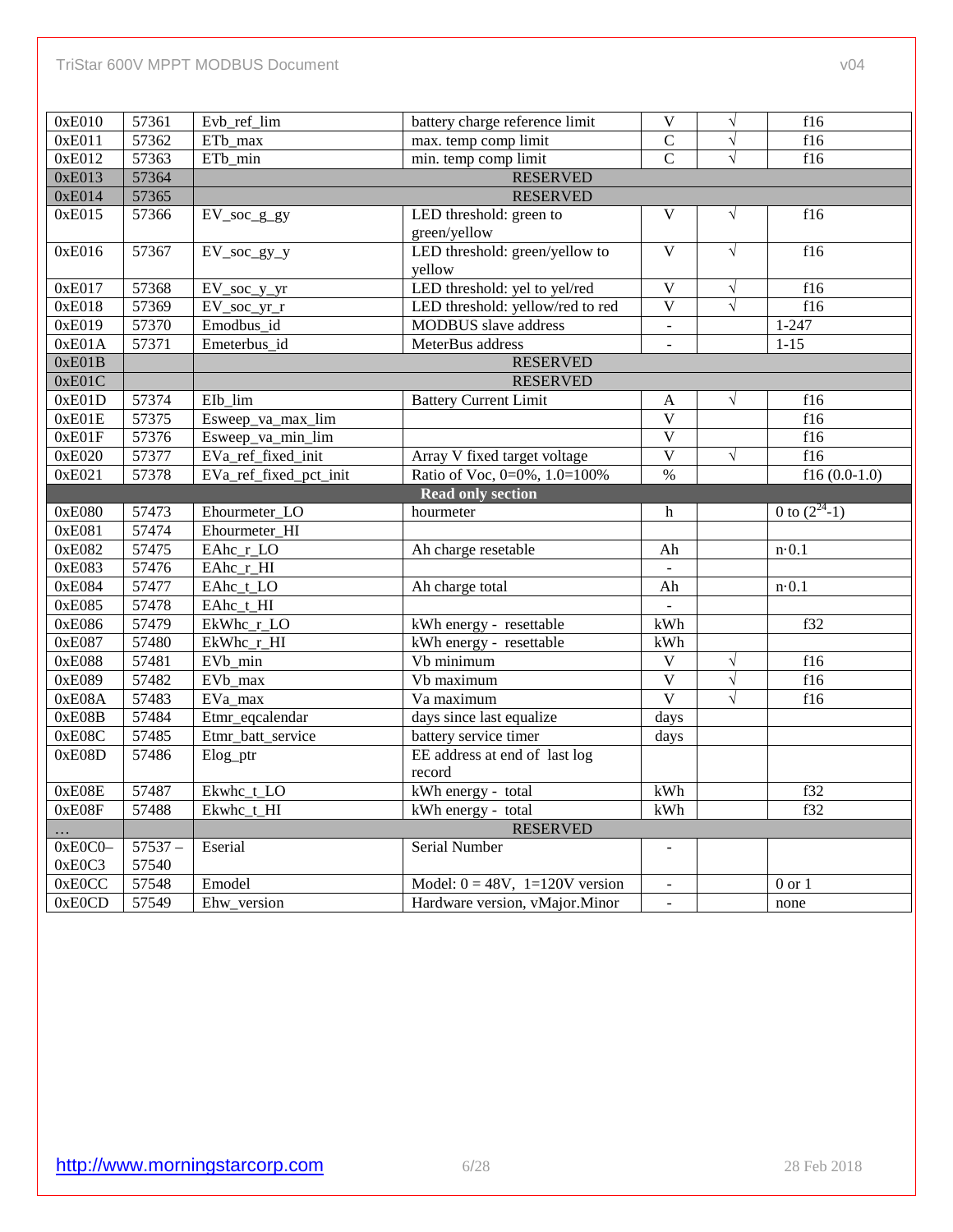## **Read Coils (0x01), Read Discrete Inputs (0x02), Write Single Coil (0x05)**

| <b>PDU</b> | Logical        | Variable description                                             |
|------------|----------------|------------------------------------------------------------------|
| Addr       | Addr           |                                                                  |
| 0x0000     | 1              | Equalize triggered                                               |
| 0x0001     | $\mathfrak{D}$ | reserved                                                         |
| 0x0002     | $\mathcal{E}$  | Charge disconnect (1 will force charger into a disconnect state) |
| .          | $4 - 16$       | reserved                                                         |
| 0x0010     | 17             | Clear Ah resettable (set only, will always read 0)               |
| 0x0011     | 18             | Clear Ah total (set only, will always read 0)                    |
| 0x0012     | 19             | Clear kWh 7esettable (set only, will always read 0)              |
| 0x0013     | 20             | Reset battery service calendar                                   |
| 0x0014     | 21             | Clear faults                                                     |
| 0x0015     | 22             | <b>Clear Alarms</b>                                              |
| 0x0016     | 23             | Force EEPROM update (set only, will always read 0)               |
| 0x0017     | 24             | reserved                                                         |
| 0x0018     | 25             | Clear kWh total (set only, will always read 0)                   |
| 0x0019     | 26             | Clear Vb_min and Vb_max (set only, will always read 0)           |
| $\cdots$   | 27-240         | reserved                                                         |
| 0x00F0     | 241            | test a single phase (test mode only)                             |
| .          | 242-255        | reserved                                                         |
| 0x00FF     | 256            | Reset control (respond and then reset?)                          |
| 0x1000     | 4096           | Send Test Notification 1                                         |
| 0x1001     | 4097           | Send Test Notification 2                                         |
| 0x1002     | 4098           | Send Test Notification 3                                         |
| 0x1003     | 4099           | Send Test Notification 4                                         |
| 0x10FF     | 4351           | <b>Reset Communications Server</b>                               |

## **Write Single Register (0x06)**

Any write to EEPROM will set an "EEPROM changed" fault. The control must be reset to clear this fault. Note: No verify is performed on the write.

See EEPROM table in Read Input Registers(0x04).

## **Read Device Identification (0x2B, subcode 0x0E)**

Only supports "basic device identification (stream access)" (ID code 0x01)

| <b>Object Id</b> | <b>Object Name/Description</b>            | <b>Typical Value</b> |
|------------------|-------------------------------------------|----------------------|
| 0x00             | VendorName                                | "Morningstar Corp."  |
| 0x01             | <b>Product Code</b>                       | "TS-MPPT-60-600V-48" |
| 0x02             | MajorMinorRevision                        | " $v01.01.01$ "      |
|                  | (hardware major.minor. software revision) |                      |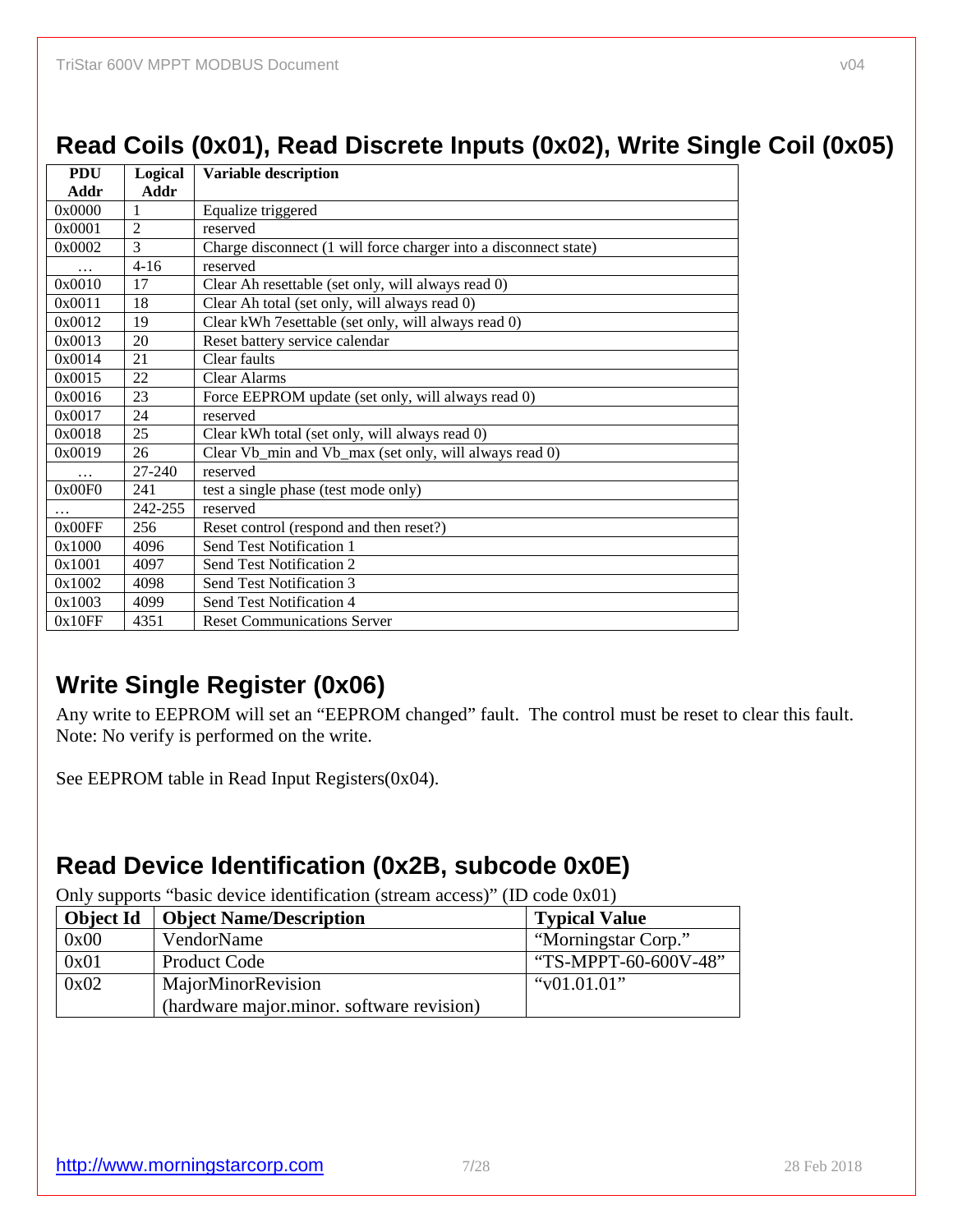# **Variables and Definitions**

**Variable\_name**  [Logical Address][PDU Address] (Units). *Short description*. Definition.

## *Read Holding and Read Input Registers*

Located in processor RAM, updated continuously.

### **V\_PU hi, V\_PU lo (NOT USED IN FIRMWARE VERSIONS 19 and HIGHER)**

[1,2][0x0000, 0x0001] (V). *voltage scaling.* The scaling value for all voltages. The scaling value is defined as:

 $V_{\text{scaling}} = \text{whole}.$  fraction = [V\_PU hi]. [V\_PU lo]

Example: V PU hi =  $0x004E = 78$ V PU  $lo = 0x03A6 = 934$ 

V\_PU lo must be shifted by 16 (divided by 2^16) and then added to V\_PU hi

 $V_{\text{scaling}} = 78 + 934/(2^2 \cdot 16) = 78.01425$ 

### **I\_PU hi, I\_PU lo (NOT USED IN FIRMWARE VERSIONS 19 and HIGHER)**

[3,4][0x0002, 0x0003] (V). *current scaling.* The scaling value for all currents. The scaling value is defined as:

 $I_{\text{scaling}} = \text{whole}.$ fraction =  $[I_PU$  hi]. $[I_PU]$ 

See the V<sub>PU</sub> scaling example above

#### **ver\_sw**

[5][0x0004] (). *Software version.*

Firmware version for the controller. The value is stored in binary coded decimal (BCD) format. Decimal version 12 is thus stored as 0x0012 not as 0x000c.

### **ver\_fpga**

[5][0x0005] (). *FPGA version.*

Firmware version for the FPGA chip. The value is stored in binary coded decimal (BCD) format. Decimal version 12 is thus stored as 0x0012 not as 0x000c.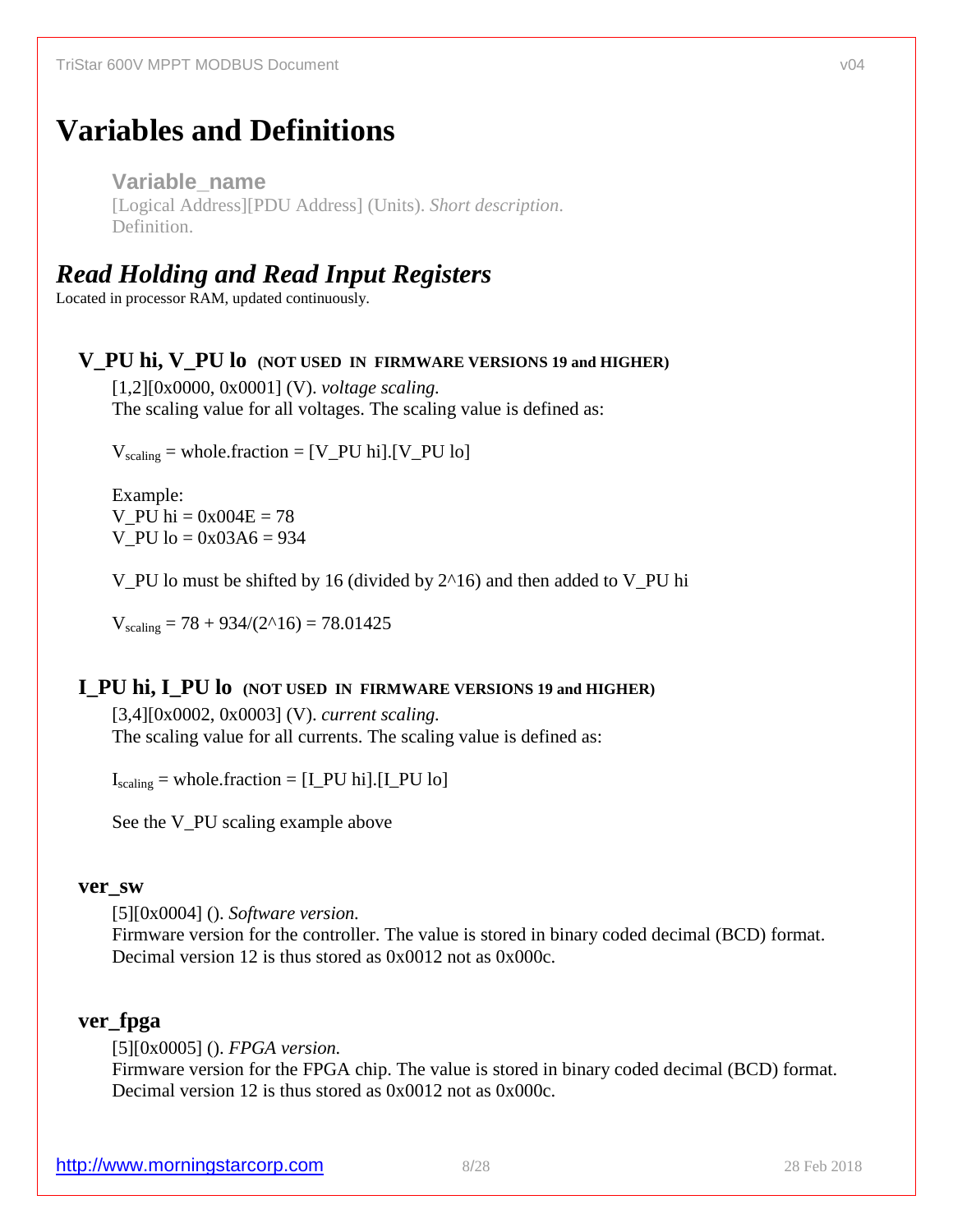## **Filtered ADC**

### **Vb**

[25][0x0018] (V). *battery voltage, filtered.* Battery voltage used for regulation by the TS-MPPT. This voltage will be the same as the Battery Sense voltage if the sense connections are connected and valid. Otherwise, this value is the same as Vb\_term voltage.

### **Vb\_term**

[26][0x0019] (V). *battery terminal voltage, filtered.* Voltage measured directly at the battery power connections on the TriStar MPPT.

### **Vb\_sense**

[27][0x001A] (V). *battery sense voltage, filtered.* Voltage measured by the Battery Sense connections on the TriStar MPPT.

### **Va**

[28][0x001B] (V). *solar input voltage, filtered.* Va is the terminal voltage of the solar input connection.

#### **Ib**

[29][0x001C] (A). *battery charge current, filtered.*  Charging current to the battery as measured by on-board shunts.

## **Ia**

[30][0x001D] (A). *solar input current, filtered.*  Input current from the solar array.

## **Vp12**

[31][0x001E] (V). *12 volt supply, filtered.*  12 Volt power supply voltage.

## **Vp3**

[32][0x001F] (V). *3 volt supply, filtered.*  3 Volt power supply voltage.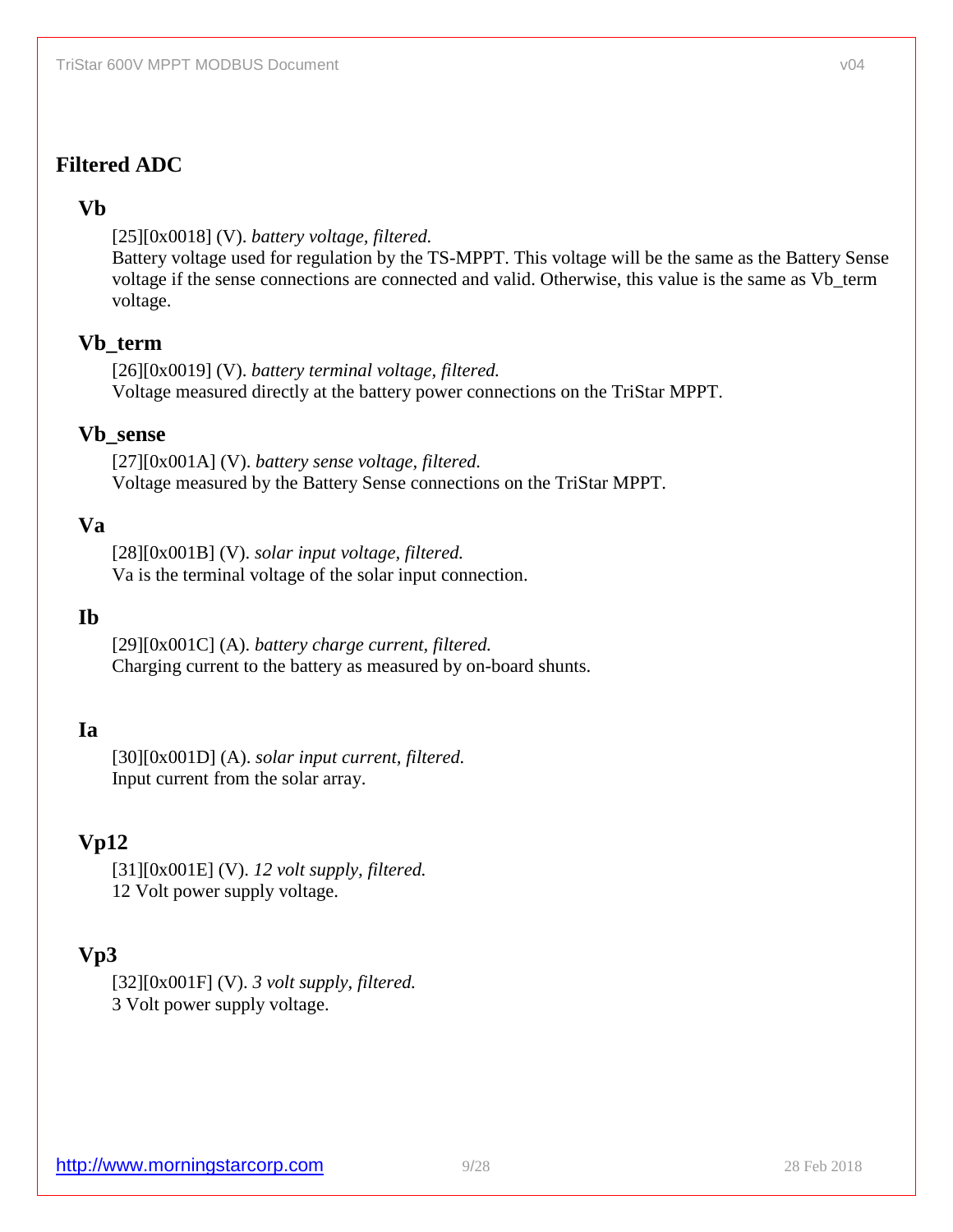### **Vmeter**

[33][0x0020] (V). *MeterBus supply voltage, filtered.*  MeterBus power supply voltage.

## **Vp12\_external**

[34][0x0021] (V). *12 volt external supply, filtered.* 12 Volt external power supply voltage.

## **V\_ref**

[35][0x0022] (V). ADC *reference voltage, filtered.* Voltage reference for ADC converters.

## **Temperatures**

### **T\_hs**

[36][0x0023] (C). *Heatsink Temperature.*  Sunsaver MPPT Heatsink temperature. Reported in degrees C.

### **T\_rts**

[37][0x0024] (C). *RTS Temperature.*  Temperature as measured by the optional Remote Temperature Sensor (RTS). Reported in degrees C.

## **T\_batt**

[38][0x0025] (C). *Battery Temperature.*  Battery temperature as measured by the ambient temperature sensor or the optional RTS (if connected). Reported in degrees C.

## **Status**

### **Vb\_slow**

[39][0x0026] (V). *battery voltage, slow filtered*  $(\tau \approx 1 \text{min})$ . Heavily filtered battery voltage reading. Ideal for use in threshold alarms.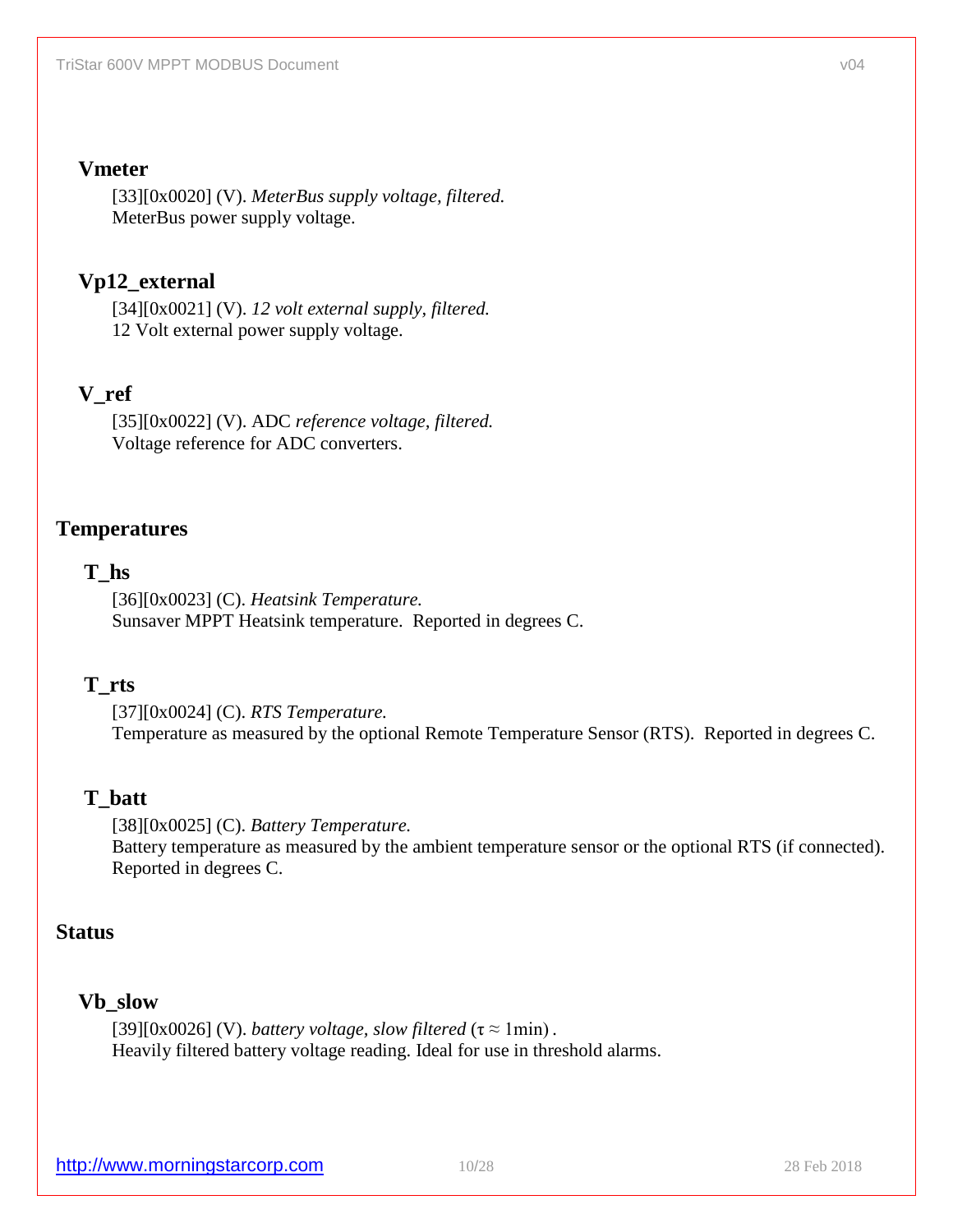### **Ib\_slow**

[40][0x0027] (A). *battery charge current, slow filtered*  $(\tau \approx 1 \text{min})$ . Heavily filtered charging current value.

## **Vb\_min**

[41][0x0028] (V). *minimum battery voltage.* Long-term minimum battery voltage. Resets when Ah (resettable) is reset.

## **Vb\_max**

[42][0x0029] (V). *maximum battery voltage .* Long-term maximum battery voltage. Resets when Ah (resettable) is reset.

## **hourmeter\_HI / hourmeter\_LO**

[43, 44][0x002A, 0x002B] (hrs). H*our meter counter.*  Reports total hours of operation.

## **Faults**

[45, 46][0x002C, 0x002D] (bit-fields). *TS-MPPT self-diagnostic faults.*  Reports faults identified by self-diagnostics. Each bit corresponds to a specific fault.

| <b>Faults Table</b> |                                      |  |  |
|---------------------|--------------------------------------|--|--|
| Bit                 | Fault                                |  |  |
| 0                   | Over-current                         |  |  |
| 1                   | FET short                            |  |  |
| $\overline{2}$      | Software bug                         |  |  |
| 3                   | <b>Battery HVD</b>                   |  |  |
| 4                   | Array HVD                            |  |  |
| 5                   | DIP switch changed                   |  |  |
| 6                   | <b>Custom Settings Edit</b>          |  |  |
| $\overline{7}$      | <b>RTS</b> shorted                   |  |  |
| 8                   | RTS disconnected                     |  |  |
| 9                   | <b>EEPROM</b> re-try limit           |  |  |
| 10                  | <b>Controller Reset</b>              |  |  |
| 11                  | <b>Charge Slave Control Time-out</b> |  |  |
| 12                  | RS-232 Serial to Meter Bridge        |  |  |
| 13                  | <b>Battery LVD</b>                   |  |  |
| 14                  | Fault 15 (undefined)                 |  |  |
| 15                  | Power-board communication fault      |  |  |
| 16                  | Fault 17 (software)                  |  |  |
| 17                  | Fault 18 (software)                  |  |  |
| 18                  | Fault 19 (software)                  |  |  |
| 19                  | Fault 20 (software)                  |  |  |
| 20                  | Fault 21 (software)                  |  |  |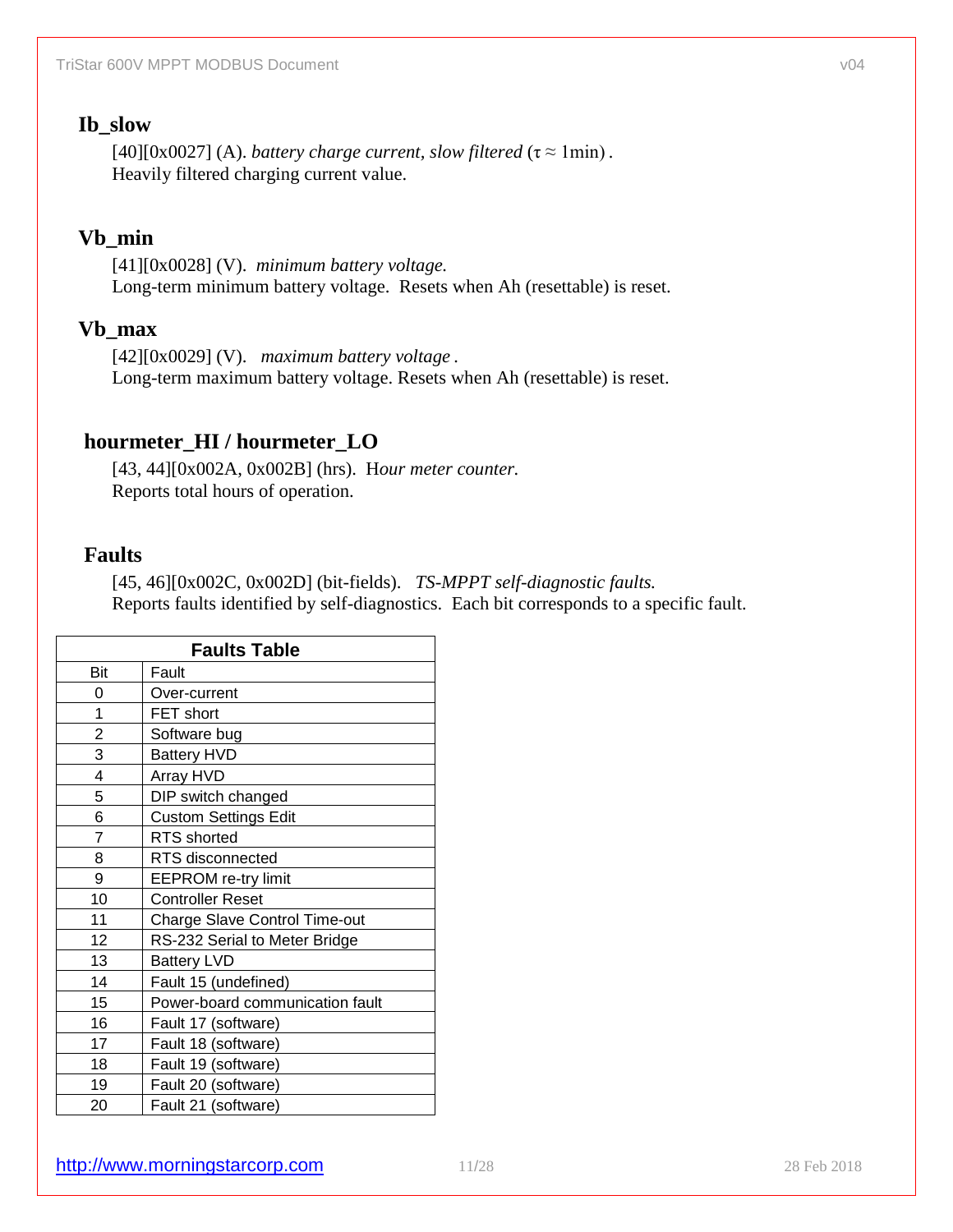|     | <b>Faults Table (Cont.)</b>           |  |  |  |
|-----|---------------------------------------|--|--|--|
| Bit | Fault                                 |  |  |  |
| 21  | Fault 22 (software)                   |  |  |  |
| 22  | <b>FPGA Version</b>                   |  |  |  |
| 23  | Current sensor reference out of range |  |  |  |
| 24  | la ref Slave Mode Timeout             |  |  |  |
| 25  | Fault 26 (undefined)                  |  |  |  |
| 26  | Fault 27 (undefined)                  |  |  |  |
| 27  | Fault 28 (undefined)                  |  |  |  |
| 28  | Fault 29 (undefined)                  |  |  |  |
| 29  | Fault 30 (undefined)                  |  |  |  |
| 30  | Fault 31 (undefined)                  |  |  |  |
| 31  | Fault 32 (undefined)                  |  |  |  |

Example: Bit 0 is the LSB Faults  $= 0x0013$  indicates the following faults have been detected: [bit 0] over-current [bit 1] MOSFETs shorted [bit 4] array HVD

## **alarm\_HI / alarm\_LO**

[47,48][0x002E, 0x002F] (bit-fields). *Controller self-diagnostics alarms.*  Reports alarms identified by self-diagnostics. Each bit corresponds to a specific alarm.

| <b>Alarms Table</b> |                                  |  |
|---------------------|----------------------------------|--|
| Bit                 | Alarm                            |  |
| 0                   | RTS open                         |  |
| 1                   | RTS shorted                      |  |
| $\overline{2}$      | RTS disconnected                 |  |
| 3                   | Heatsink temp sensor open        |  |
| 4                   | Heatsink temp sensor shorted     |  |
| 5                   | High temperature current limit   |  |
| 6                   | <b>Current limit</b>             |  |
| $\overline{7}$      | <b>Current offset</b>            |  |
| 8                   | Battery sense out of range       |  |
| 9                   | Battery sense disconnected       |  |
| 10                  | Uncalibrated                     |  |
| 11                  | RTS mis-wire                     |  |
| 12                  | High voltage disconnect          |  |
| 13                  | Undefined                        |  |
| 14                  | System mis-wire                  |  |
| 15                  | MOSFET(s) open                   |  |
| 16                  | P12 voltage out of range         |  |
| 17                  | High array voltage current limit |  |
| 18                  | Maximum ADC input value reached  |  |
| 19                  | Controller was reset             |  |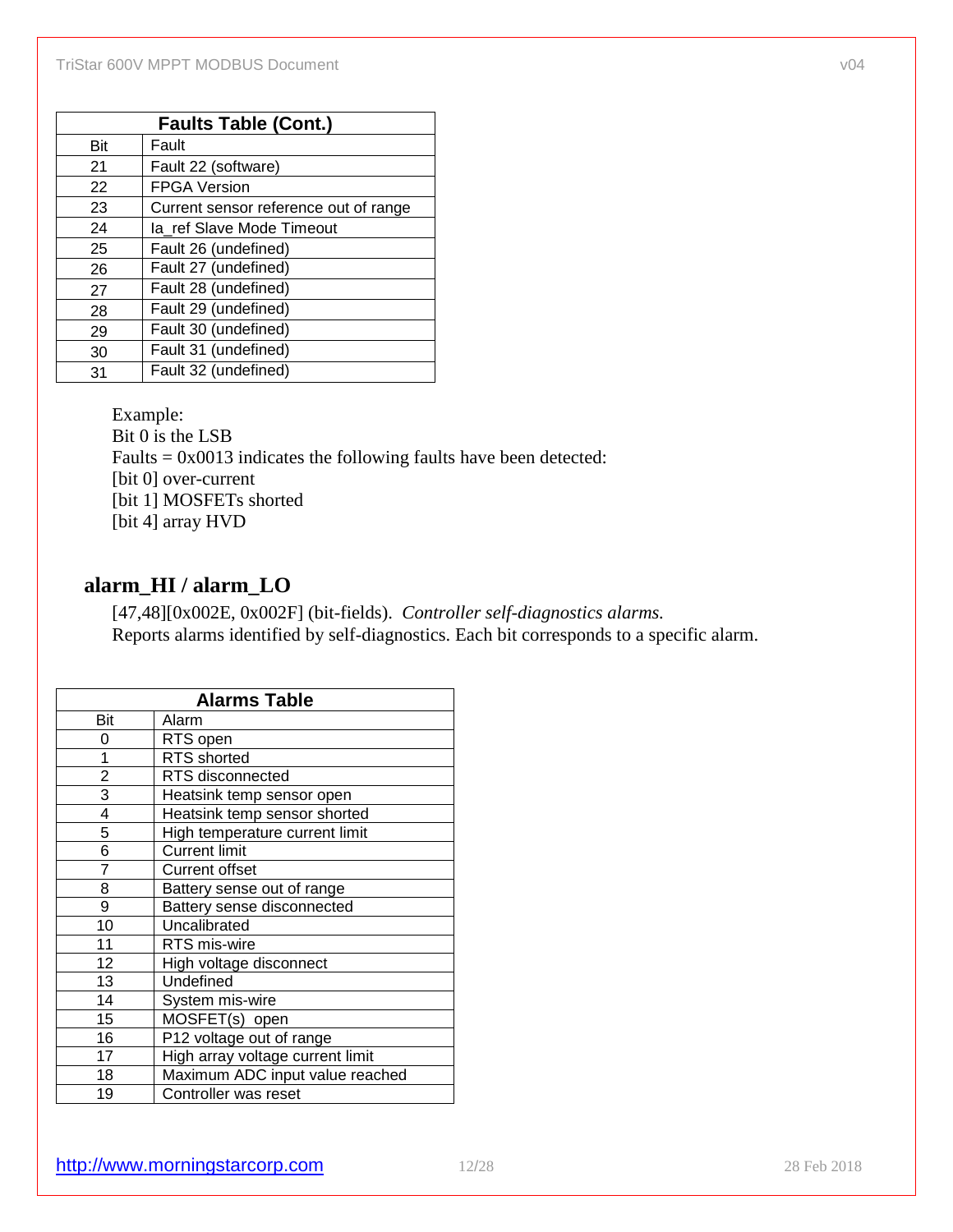| <b>Alarms Table (Cont.)</b> |                         |  |
|-----------------------------|-------------------------|--|
| Bit                         | Alarm                   |  |
| 20                          | Alarm 21 (internal)     |  |
| 21                          | P3 voltage out of range |  |
| 22                          | De-rate limit           |  |
| 23                          | Array current offset    |  |
| 24                          | Alarm 25 (internal)     |  |
| 25                          | Ethernet alarm          |  |
| 26                          | LVD                     |  |
| 27                          | Alarm 28 (software)     |  |
| 28                          | Alarm 29 (undefined)    |  |
| 29                          | Alarm 30 (undefined)    |  |
| 30                          | Alarm 31 (undefined)    |  |
| 31                          | Alarm 32 (undefined)    |  |

## **dip\_switch**

[49][0x0030] (bit-field). *switch settting positions.* 

Each bit in the bit-field corresponds to an individual DIP switch setting. Useful for remote applications where access to the TriStar MPPT to verify DIP positions is not feasible. Bit 0 (LSB) corresponds to settings switch 1.

## **LED\_state**

[50][0x0031] (value). Reports the LED state.

| <b>Value</b>   | <b>LED</b> State                 |
|----------------|----------------------------------|
| 0              | <b>LED START</b>                 |
| 1              | LED_START2                       |
| $\overline{2}$ | <b>LED BRANCH</b>                |
| 3              | <b>FAST GREEN BLINK</b>          |
| $\overline{4}$ | <b>SLOW GREEN BLINK</b>          |
| 5              | <b>GREEN BLINK, 1HZ</b>          |
| 6              | <b>GREEN LED</b>                 |
| 7              | <b>GREEN-YELLOW LED</b>          |
| 8              | YELLOW LED                       |
| 9              | YELLOW-RED LED                   |
| 10             | Not used                         |
| 11             | <b>RED LED</b>                   |
| 12             | R-Y-G Sequencing ERROR           |
| 13             | $(R+Y)$ -G Sequencing ERROR      |
| 14             | Not used                         |
| 15             | Not used                         |
| 16             | R-G Sequencing ERROR             |
| 17             | $(R+Y) - (G+Y)$ Sequencing ERROR |
| 18             | G+Y+R Flashing ERROR             |
| 19             | $(G+Y+R)$ Flashing 2 times       |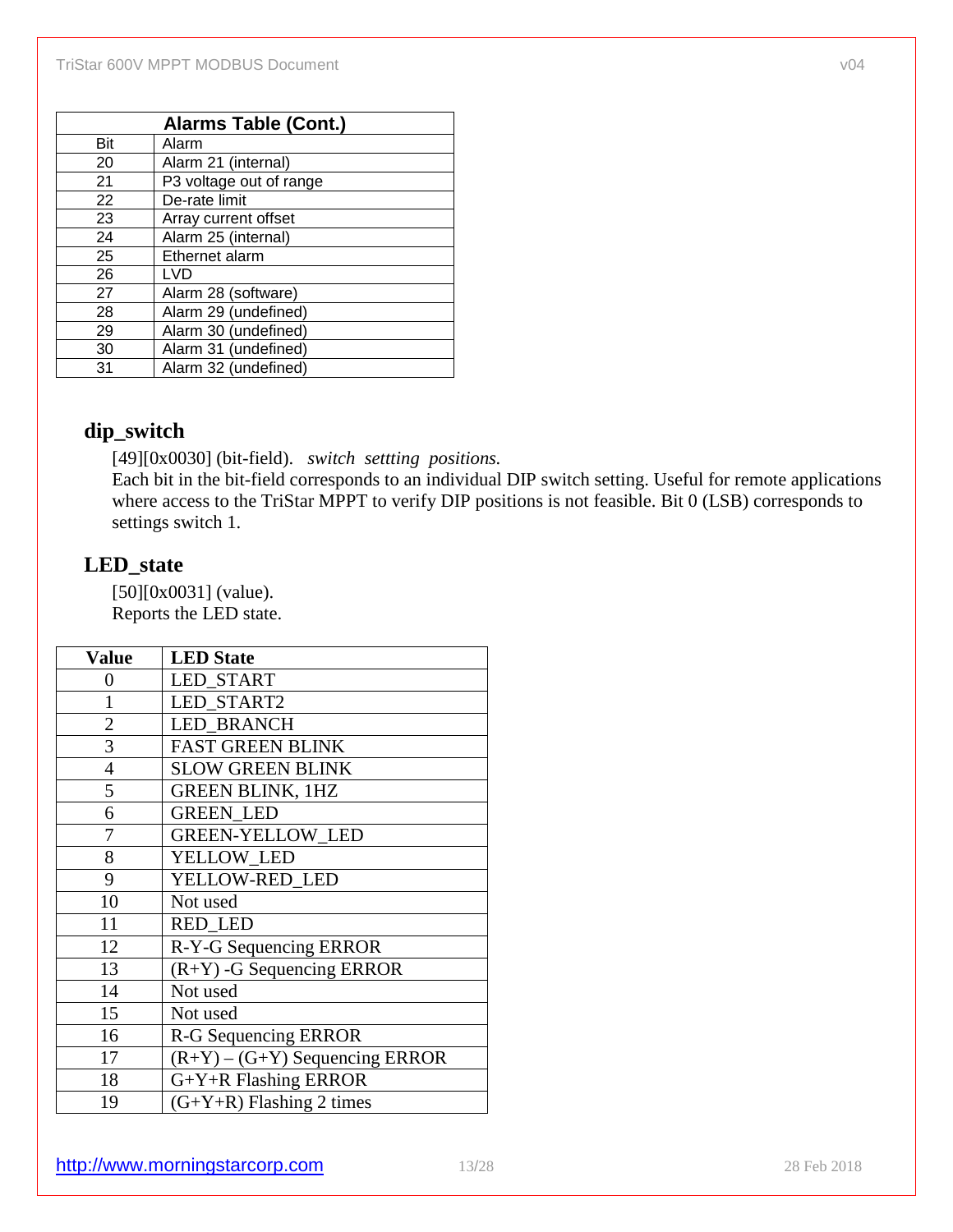### **Charger**

### **Charge\_state**

[51][0x0032] (value ). *Charge state.* Reports the charge state.

| <b>Value</b>   | <b>Charge State</b> |
|----------------|---------------------|
| 0              | <b>START</b>        |
| 1              | NIGHT_CHECK         |
| $\overline{2}$ | <b>DISCONNECT</b>   |
| 3              | <b>NIGHT</b>        |
| 4              | <b>FAULT</b>        |
| 5              | <b>MPPT</b>         |
| 6              | <b>ABSORPTION</b>   |
| 7              | <b>FLOAT</b>        |
| 8              | <b>EQUALIZE</b>     |
| 9              | <b>SLAVE</b>        |
| 10             | <b>FIXED</b>        |

### **Vb\_target**

[52][0x0033] (V). *Target Voltage*.

Voltage to which the battery will be charged at any given time. This value changes with each charge stage and is temperature compensated.

## **Ahc\_r\_HI / Ahc\_r\_LO**

[53, 54][0x0034, 0x0035] (ah). *Charge amp-hours (resettable counter).*  Reports solar amp-hours since last ah reset.

## **Ahc\_t\_HI / Ahc\_t\_LO**

[55, 56][0x0036, 0x0037] (ah). *Charge amp-hours (Total cumulative counter).*  Reports total solar amp-hours since last total ah reset.

## **kWhc\_r**

[57][0x0038] (kWh).*Charge kilowatt-hours (resettable counter).*  Reports solar kilowatt-hours since last kWh reset.

### **kWhc\_t**

[58][ 0x0039] (kWh).*Charge kilowatt-hours (total counter).*  Reports total solar kilowatt-hours.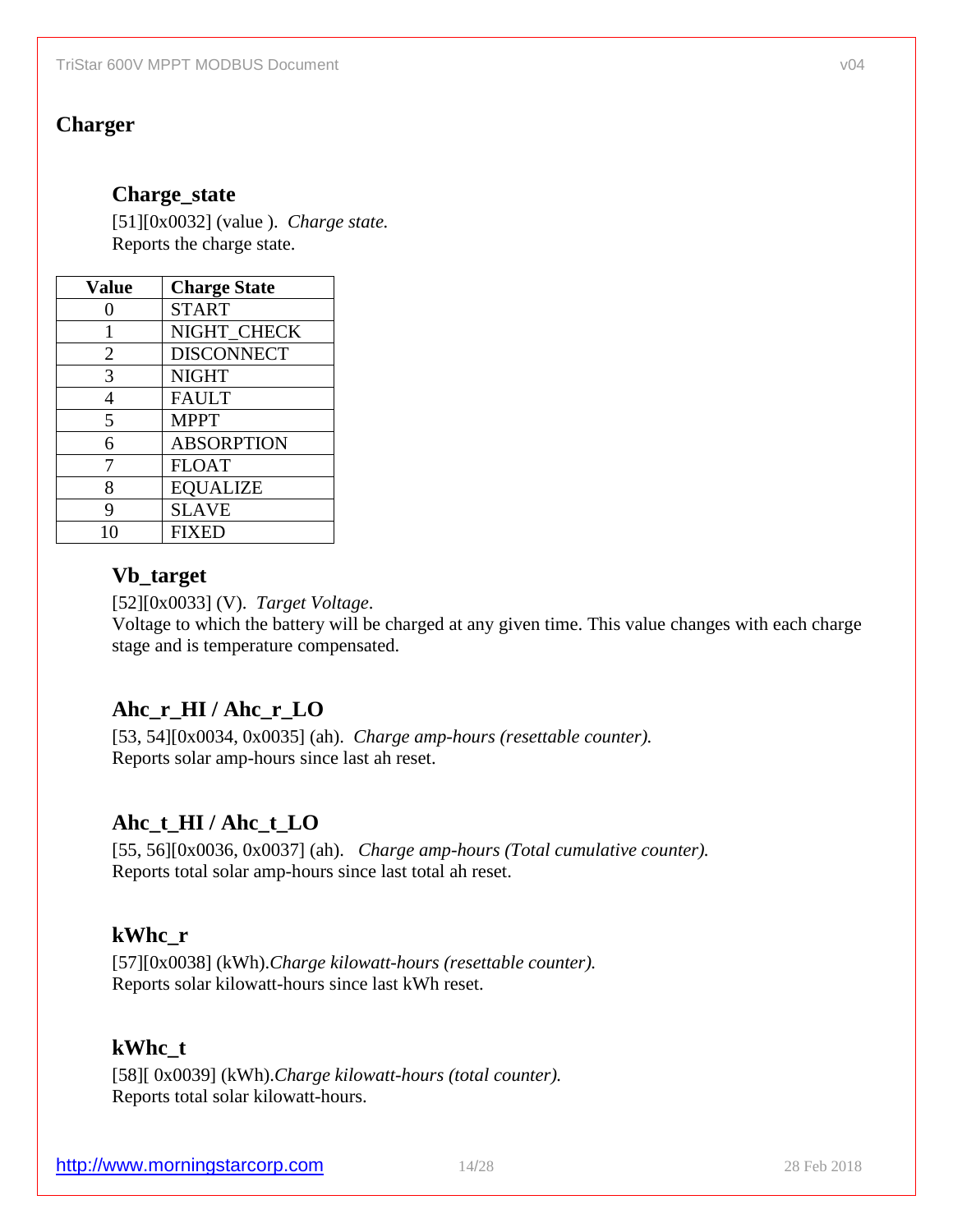## **MPPT**

### **Power\_out**

[59][0x003A] (W). *Charge output power.*  Output power to the battery.

## **Power\_in**

[60][0x003B] (W). *Array input power.*  Input power from the solar array. Input current is not measured by precision shunts, therefore the reported input power may have significant error.

### **Sweep\_Pmax**

[61][0x003C] (W). *Maximum array power.*  Maximum power output of the solar array found during last sweep.

### **Sweep\_Vmp**

[62][0x003D] (V). *Solar array Vmp.*  Maximum power voltage of the solar array found during last sweep.

### **Sweep\_Voc**

[63][0x003E] (V). *Solar array Voc.*  Open circuit voltage of the solar array found during last sweep.

### **Logger**

### **Vb\_min\_daily**

[65][0x0040] (V). *Today's minimum battery voltage.*  Minimum battery voltage measured today. This value is stored in the daily record at the end of each charging day. A new daily record is created X hours after NIGHT state.

### **Vb\_max\_daily**

[66][0x0041] (V). *Today's maximum battery voltage.*  Maximum battery voltage measured today. This value is stored in the daily record at the end of each charging day. A new daily record is created X hours after NIGHT state.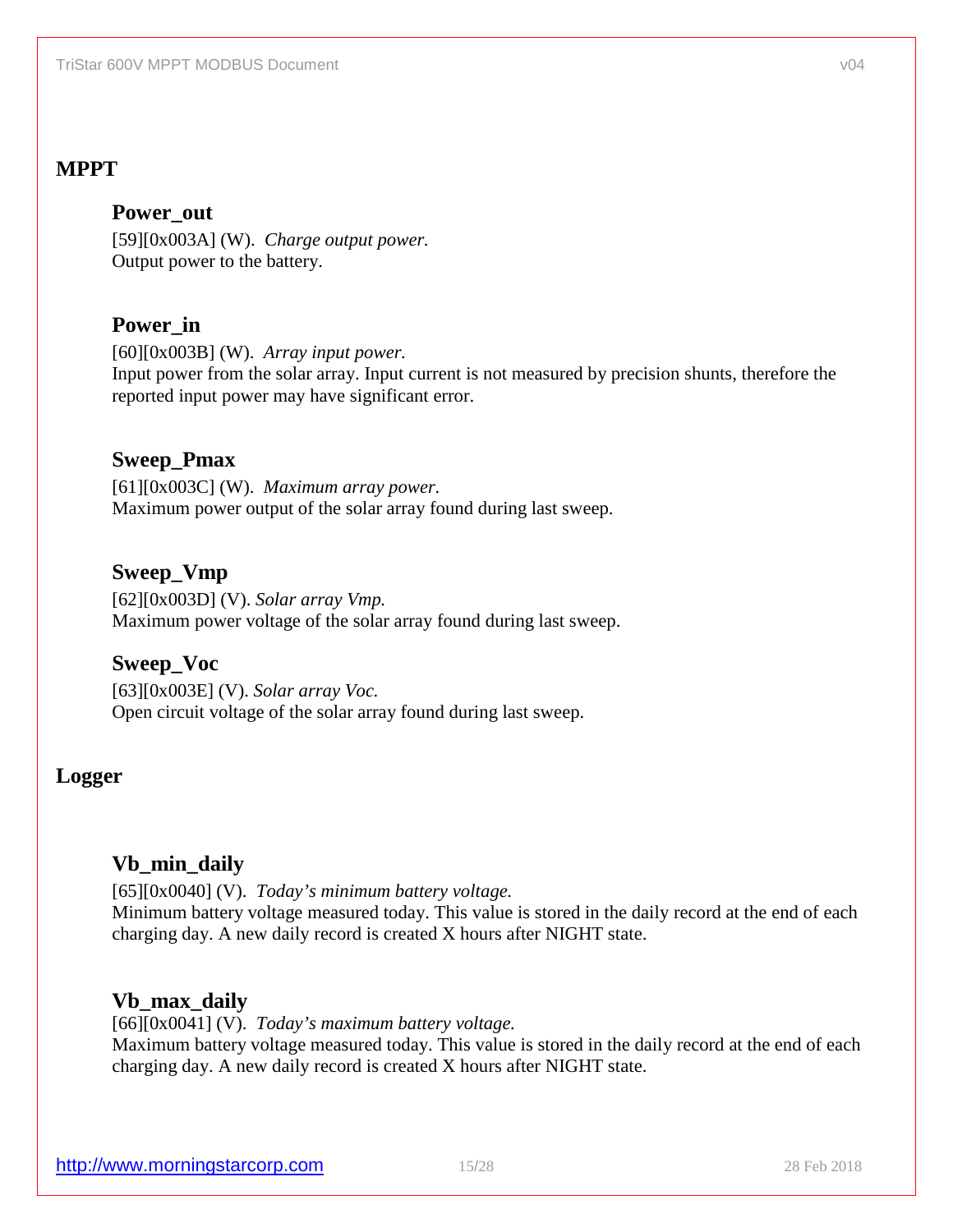## **Va\_max\_daily**

[67][0x0042] (V). *Today's maximum array voltage.*  Maximum array voltage measured today. This value is stored in the daily record at the end of each charging day. A new daily record is created X hours after NIGHT state.

## **Ahc \_daily**

[68][0x0043] (Ah). *Today's total charge amp-hours.* 

Total charging amp-hours accumulated today. This value is stored in the daily record at the end of each charging day. A new daily record is created X hours after NIGHT state.

## **Whc \_daily**

[69][0x0044] (Wh). *Today's total charge watt-hours.* 

Total watt-hours accumulated today. This value is stored in the daily record at the end of each charging day. A new daily record is created at dawn the next day. Reports increments of 10 Whrs.

### **flags\_daily**

[70][0x0045] (bit-field). *Today's event flags (sticky).*  Reports daily flags, as defined below, that occurred today.

| Bit       | Flag               |  |
|-----------|--------------------|--|
| $0$ (LSB) | Reset detected     |  |
|           | Equalize triggered |  |
|           | Float entered      |  |
| 3         | an alarm occurred  |  |
|           | a fault occurred   |  |
|           | Flag 5 (undefined) |  |
|           | Flag 6 (undefined) |  |
|           | Flag 7 (undefined) |  |

## **Pout\_max\_daily**

[71][0x0046] (bit-field). *Maximum power out today.*  Reports maximum power delivered to the battery today.

## **Tb\_min\_daily**

[72][0x0047] (bit-field). *Today's minimum battery temperature.*  Reports the lowest battery temperature that occurred today.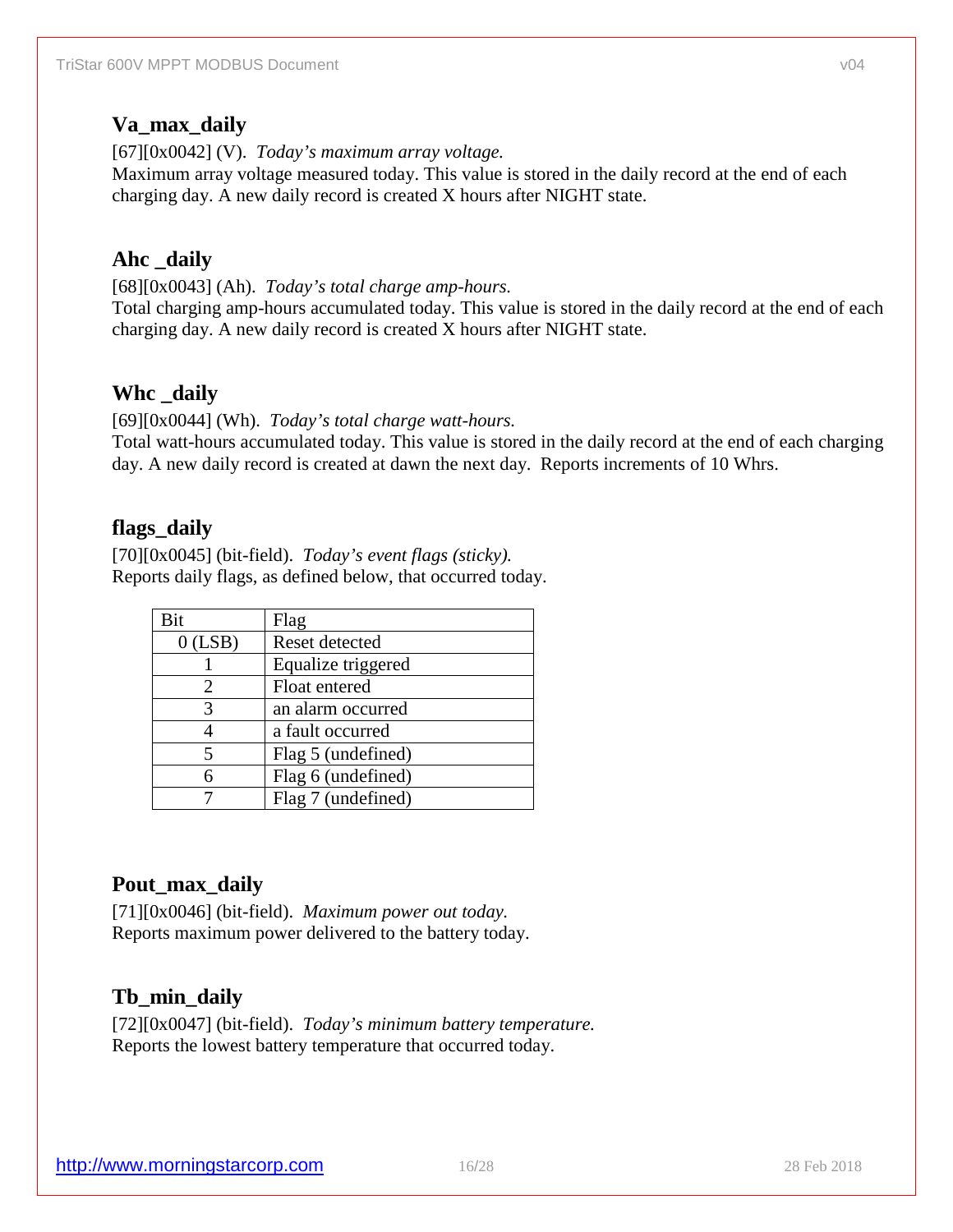## **Tb\_max\_daily**

[73][0x0048] (bit-field). *Today's maximum battery temperature.*  Reports the highest battery temperature that occurred today.

## **fault\_daily**

[74, 75][0x0049, 0x004A] (bit-fields). *Today's self-diagnostic faults (sticky).*  Reports faults identified by self-diagnostics that occurred today. Each bit corresponds to a specific fault. If a bit is set, that fault occurred at least once today. Bit order is identical to the **fault** bit-field.

## **alarm\_HI\_Daily / alarm\_LO\_Daily**

[76, 77][0x004B, 0x004C] (bit-fields). *Today's controller self-diagnostics alarms (sticky).*  Reports alarms identified by self diagnostics that occurred today. Each bit corresponds to a specific alarm. If a bit is set, that alarm occurred at least once today. Bit order is identical to the **alarm\_hi/alarm\_lo** bit-field.

### **time\_ab\_daily**

[78][0x004D] (s). *Cumulative time in Absorption today.*  Reports the cumulative number of seconds the battery has been in the Absorption charge stage today. Counter resets at night.

### **time\_eq\_daily**

[79][0x004E] (s). *Cumulative time in Equalization today.*  Reports the cumulative number of seconds the battery has been in the Equalization charge stage today. Counter resets at night.

## **time\_fl\_daily**

[80][0x004F] (s). *Cumulative time in Float today.* 

Reports the cumulative number of seconds the battery has been in the Float charge stage today. Counter resets at night.

## **Vb\_ref\_slave**

### [90][0x0059] (V). *Battery regulation override*

Write a voltage value to this register to override the battery regulation. This allows for system control of 1 or more controllers via Modbus. Writing a non-zero value to this register forces the controller into "slave" state. The register value must be updated every 60 seconds or less, else the controller will fault. Writing to the register after a timeout will exit fault state and resume operation.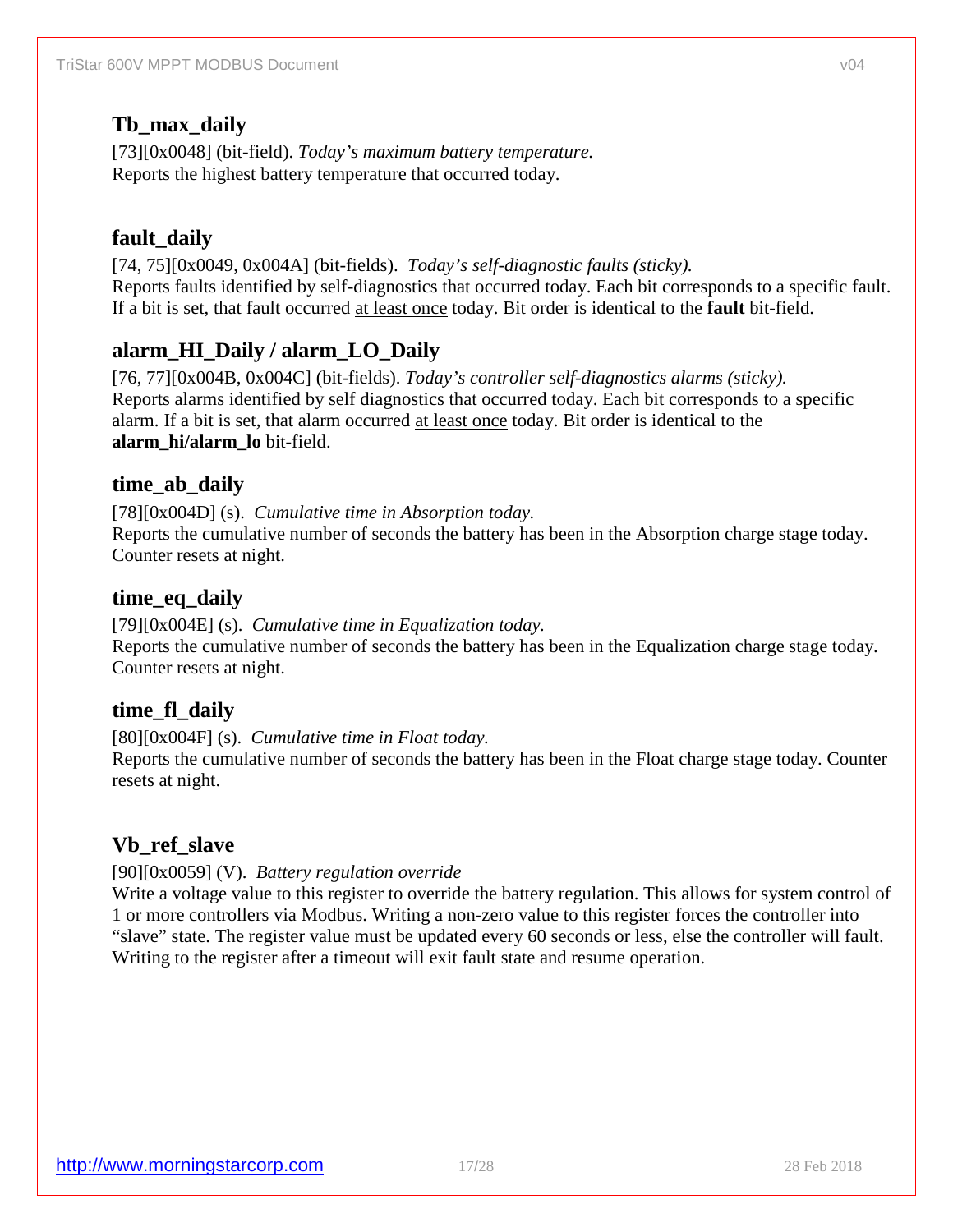## **Va\_ref\_fixed**

[91][0x005A] (V). *Array voltage fixed target*

Write a voltage value to this register to fix the Array input voltage to a specific value. If this register is a non-zero value, the MPPT function of the controller will stop (sweeping and tracking are disabled) and the array input will be fixed to the specified voltage. This value can be written at anytime during operation to adjust the array voltage target value. On start-up, this value is initialized with the nonvolatile EEPROM value in register 0xE020.

**Supported in processor A - V09 firmware and later.**

## **Va\_ref\_fixed\_pct**

[92][0x005B] (%). *Array voltage percent of Voc voltage target*

Write a value to this register to fix the Array input voltage to a percent of the Array open circuit voltage. If this register is a non-zero value, the MPPT function of the controller will stop (sweeping and tracking are disabled) and the array target voltage will be fixed to the specified % of array Voc. The controller will perform periodic Voc checks and move the array voltage if needed to maintain the correct % target. If this register value is changed, the array voltage will not adjust until the next Voc check. On start-up, this value is initialized with the non-volatile EEPROM value in register 0xE021. **Supported in processor A - V09 firmware and later.**

Note: if the Va\_ref\_fixed  $(0x005A)$  register is non-zero, it will override this setting.

## **ib\_ref\_slave**

[105][0x005C] (A). *Battery current regulation override*

Write a float 16 current value to this register to override battery current regulation. Writing a non-zero value to this register forces the controller into "slave" state. The register value must be updated every 60 seconds or less, else the controller will fault. Writing to the register after a timeout will exit fault state and resume operation.

Note that other current regulators may set a lower current reference over-riding the desired current output (e.g. heatsink hot temperature current limit). The controller will regulate current to the *minimum* current reference of all regulator inputs.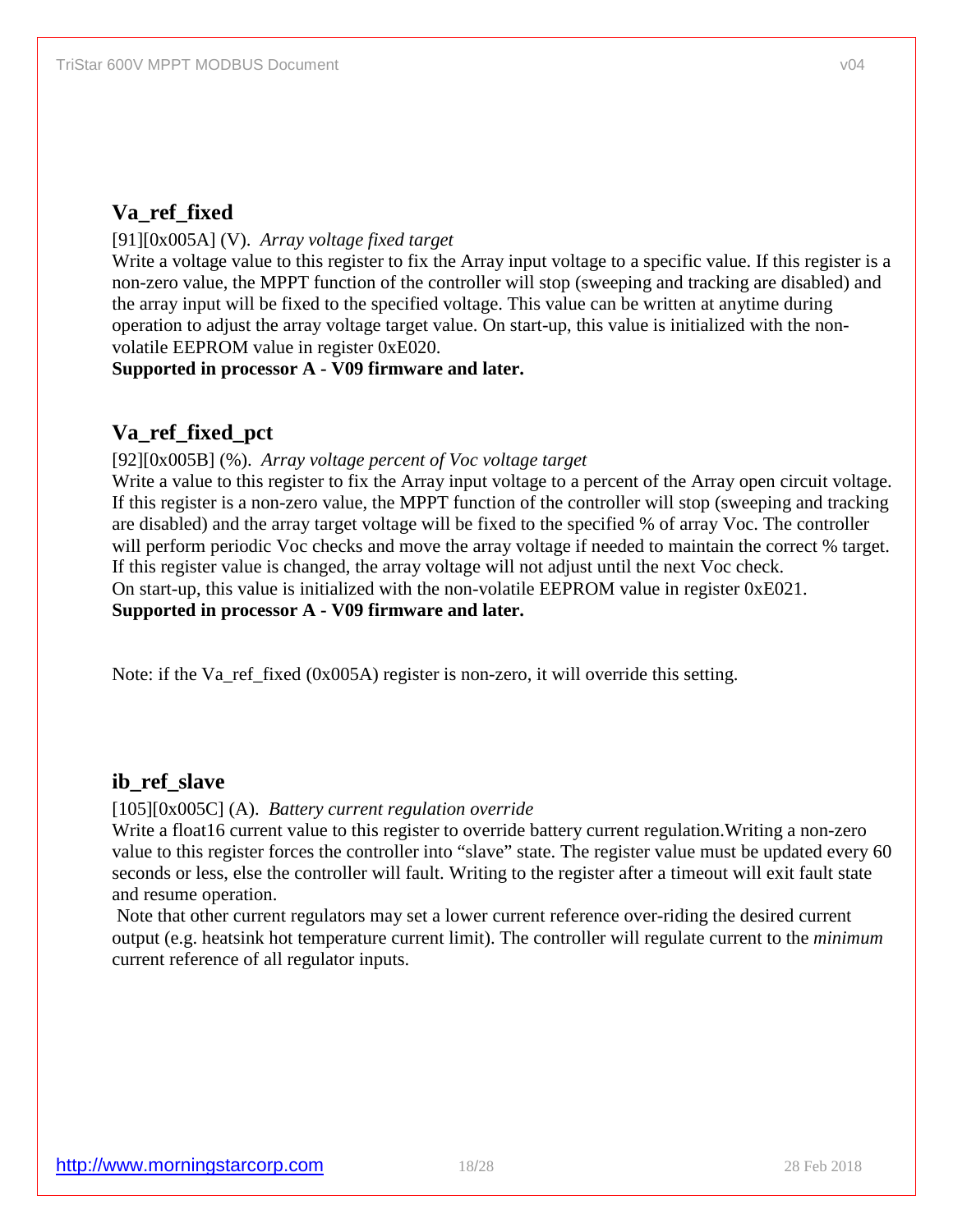# **EEPROM**

## **TCP Network Settings**

## **HTTPPort**

[5404][0x151B](). *HTTP port number* Port number assigned to the web server. Port 80 default.

## **MBIPPort**

[5405][0x151C](). *MODBUS IP port number* Port number used for MODBUS IP requests to the controller. Port 502 default.

### **NetRules**

[5406][0x151D](). *Enable / Disable IP bridging to EIA-485*

Set the register bit  $0 = 1$  to enable bridging of MODBUS requests via Ethernet to the EIA-485 port. If this bit is set, any MODBUS requests received through Ethernet that are not addressed to the controller will be sent out to the EIA-485 port for other devices to receive/respond. All other bits reserved for future use.

**Note:** all requests, read and write, will be bridged to the EIA-485 network!

## **SNMPTrapRecPort**

[5407][0x151E](). *Trap receive port* Port number on which to broadcast a SNMP message. Port 162 default.

## **Ethernet Power Save Mode**

[5408][0x151F](). *"Green Ethernet" feature on/off*

Set bit  $0 = 1$  to turn on the Green Ethernet feature. When on, the Ethernet port will power down unless an Ethernet connection is detected. The controller will check periodically for an established connection. Conserves power in systems with no Ethernet connection. Off by default.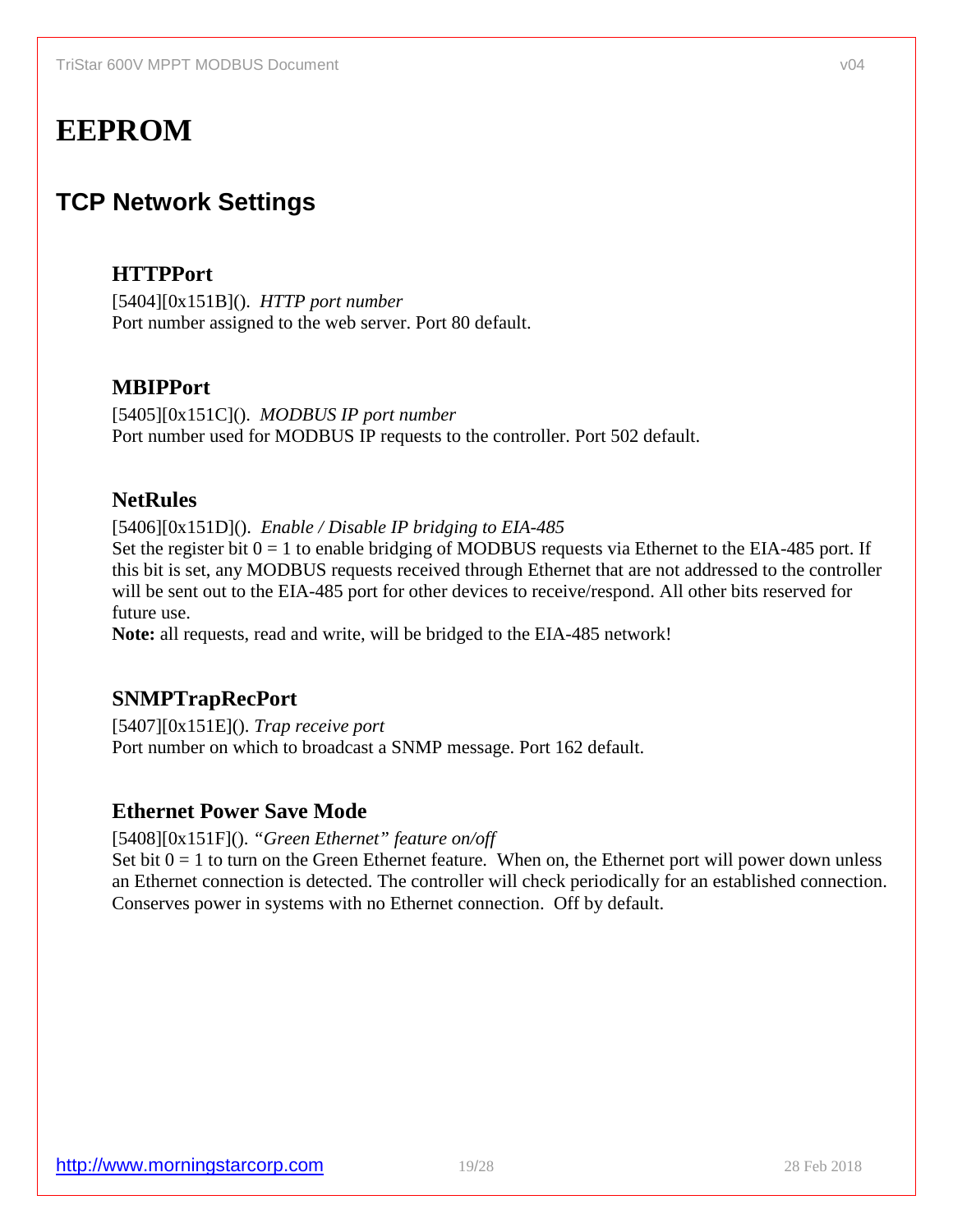## **Charge Settings**

### **EV\_absorp**

[57345][0xE000](V). *Absorption voltage @ 25ºC.* The battery will charge at 100% charge current until battery voltage reaches this set-point. The controller will begin to taper input current so that this set-point is maintained, but not exceeded.

### **EV\_float**

[57346][0xE001](V). *Float voltage @ 25ºC*  After Et float seconds in absorption, when the battery is fully charged, the battery will transition to this lower voltage charge setting to reduce gassing. Set to zero to disable float stage

### **Et\_absorp**

[57347][0xE002](seconds). *Time before entering float* Defines the length of time in Absorption charge stage before transitioning to Float stage.

### **Et\_absorp\_ext**

[57348][0xE003](seconds). *Time before entering float due to low battery* If the battery voltage discharges too low during the previous night, this value allows the user to specify a longer period of time before entering float stage.

## **EV\_absorp\_ext**

[57349][0xE004](V). *Voltage that triggers absorption extension time* Battery voltage that will trigger a longer period of time (Et\_absorp\_ext) before entering float.

## **EV\_float\_cancel**

[57350][0xE005](V). *Battery voltage threshold to cancel float*

A battery voltage threshold that will cancel float on the next charge cycle. If the battery discharged too low the previous night, the user may want to cancel float for the next day.

## **Et\_float\_exit\_cum**

#### [57351][0xE006](seconds). *Exit float timer*

Specify (cumulative) amount of time below float voltage before exiting the float stage. Battery voltage may drop below the target float voltage due to insufficient charge current or a system load draws more current from the battery than the array can provide.

## **EV\_eq**

[57352][0xE007](V). *Equalize voltage @ 25ºC* Battery equalize voltage. Periodically equalizes cell voltages, gases the electrolyte, and helps prevent sulfation of the battery. Set to zero to disable equalization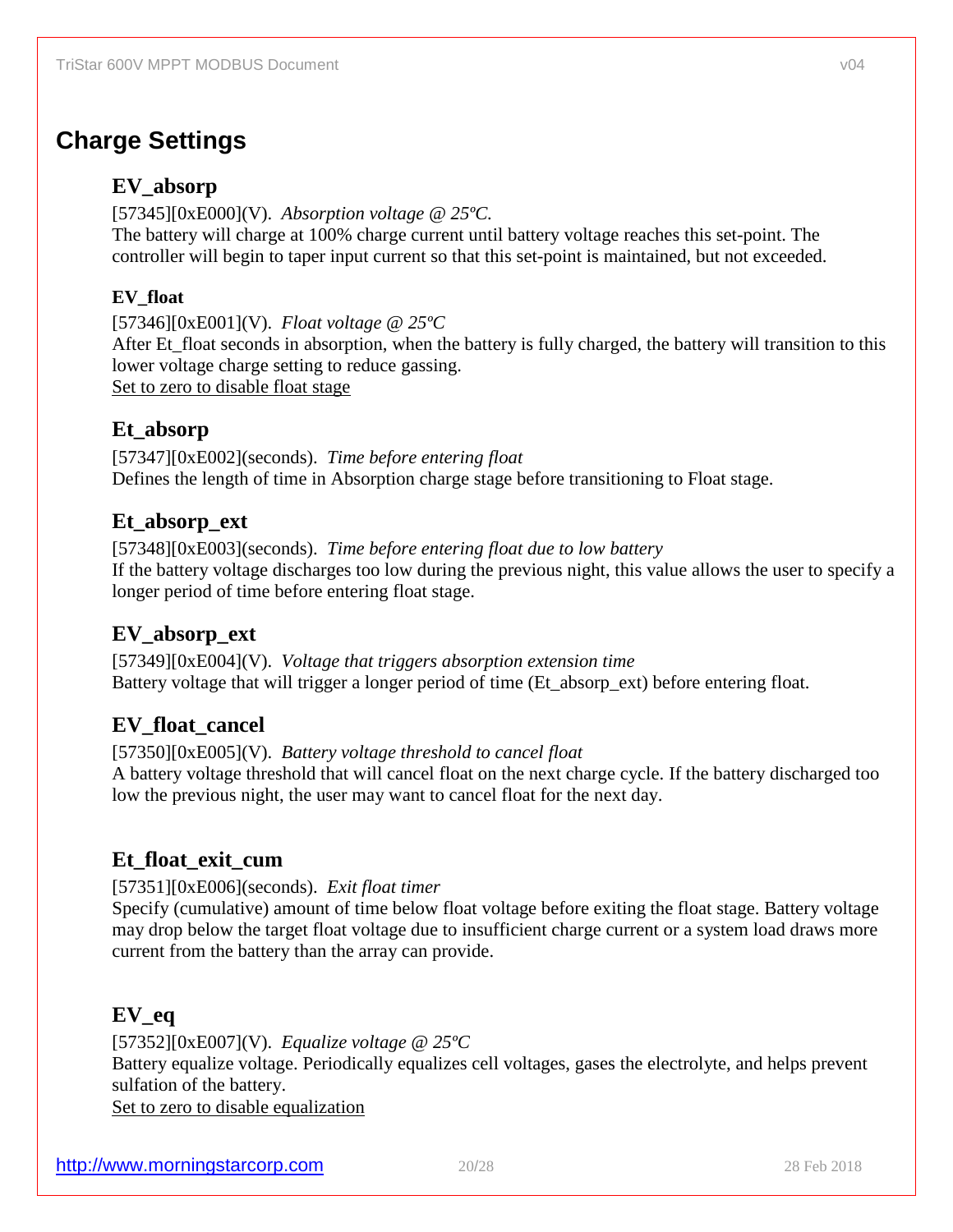## **Et\_eqcalendar**

[57353][0xE008](days). D*ays between EQ cycles*

Specify the number of days between equalizations. Equalizing on a calendar basis ensures proper maintenance of batteries.

## **Et\_eq\_above**

[57354][0xE009](seconds). E*qualize time limit above Vreg.*

Equalization will timeout after the specified number of seconds above PWM regulation voltage. If the battery is charged above absorption voltage but has not yet reached the equalization setting, this value serves as a safety timeout to prevent partial equalizations for extended periods of time.

## **Et\_eq\_reg**

[57355][0xE00A](seconds). E*qualize time limit at Veq* Equalization will stop after the specified number of seconds at the equalization set-point voltage.

## **Et\_batt\_service**

[57356][0xE00B](days). B*attery service reminder*

Specifies the number of days between battery service reminders. Sets an alarm, prompting the user to check batteries for water, health, etc. Clear the alarm with the push-button, meter, or MODBUS alarm reset command.

## **EV\_tempcomp**

### [57358][0xE00D](V/C). *Temperature compensation.*

Battery chemistry changes with temperature. Temperature compensation coefficient specifies the amount that regulation voltage will be shifted with temperature. 25ºC reference, the negative is implied (write a positive value). 12V lead-acid battery temperature compensation is approximately 0.03 V/C

## **EV\_hvd**

[57359][0xE00E](V). *High Voltage Disconnect @ 25ºC* Flag a fault/alarm if the battery voltage exceeds this set-point. Also attempts to open the MOSFETs to stop charging. Set to zero to disable HVD

## **EV\_hvr**

[57360][0xE00F](V) *High Voltage Reconnect* The HVD fault/alarm will be cleared once the battery voltage drops below this set-point.

## **Evb\_ref\_lim**

[57361][0xE010](V) *Maximum regulation limit* An absolute limit on the battery regulation voltage. This is not a temperature compensated value. Protects high voltage sensitive system loads. Set to zero to disable.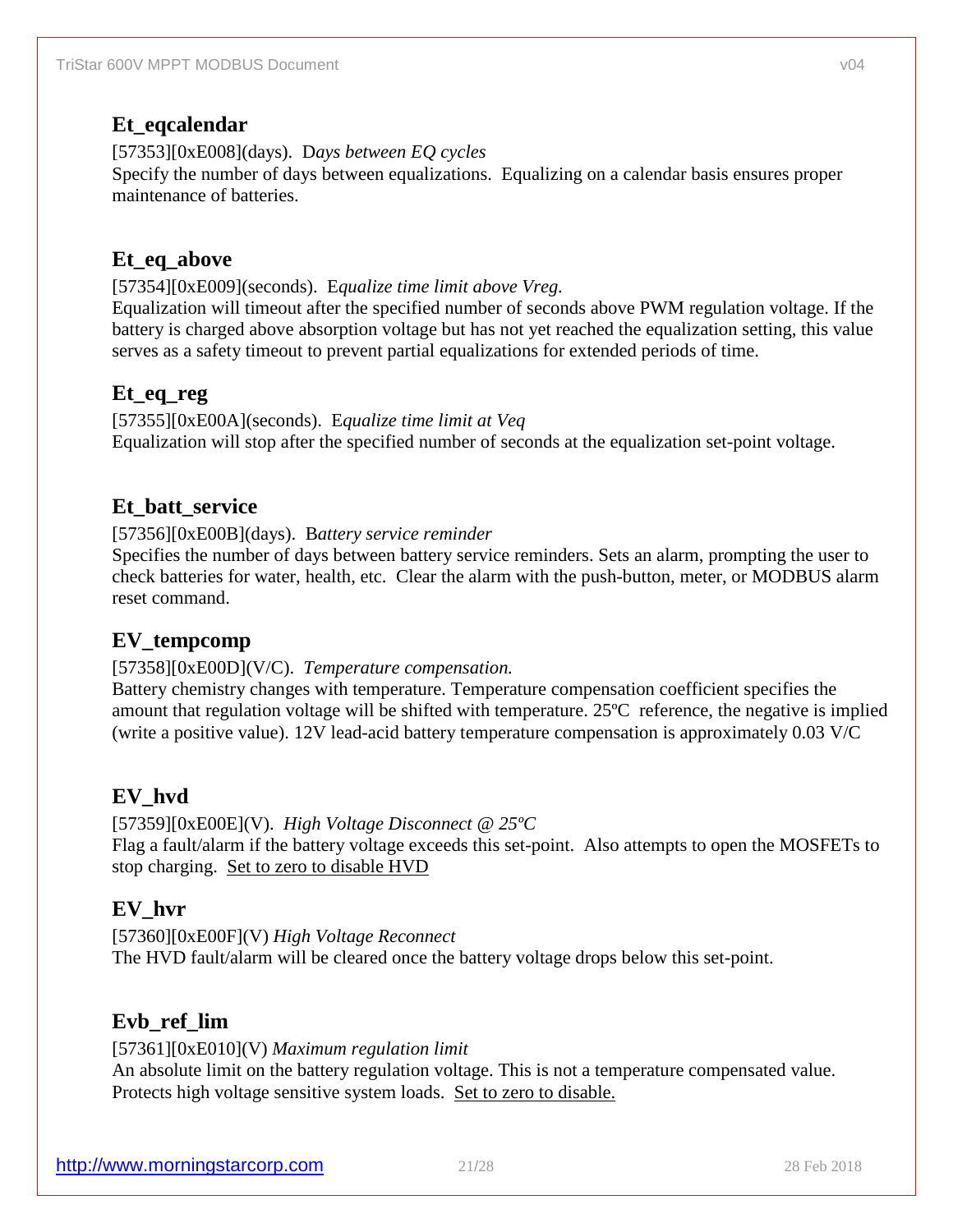### **ETb\_max**

[57362][0xE011](C). *Maximum temperature compensation limit* Maximum temperature to clamp temperature compensation.

## **ETb\_min**

[57363][0xE012](C). *Minimum temperature compensation limit* Maximum temperature to clamp temperature compensation.

### **EV\_soc\_g\_gy**

[57366][0xE015](V). *green to green/yellow limit* LED transition set-point. Specifies the battery voltage at which the LED state will change from Green to Green/Yellow.

### **EV\_soc\_gy\_y**

[57367][0xE016](V). *LED Green/Yellow to Yellow limit*  LED transition set-point. Specifies the battery threshold voltage at which the LEDs will change from green/yellow to yellow indication.

### **EV\_soc\_y\_yr**

[57368][0xE017](V). *LED Yellow to Yellow/Red limit*  LED transition set-point. Specifies the battery threshold voltage at which the LEDs will change from Yellow to Yellow/Red indication.

### **EV\_soc\_yr\_r**

[57369][0xE018](V). *LED Yellow/Red to Red limit*  LED transition set-point. Specifies the battery threshold voltage at which the LEDs will change from Yellow/Red to Red indication.

### **Emodbus \_id**

[57370][0xE019](value). *MODBUS ID* MODBUS address which uniquely identifies the controller on the MODBUS network.

### **Emeter \_id**

[57371][0xE01A](value). *MeterBus ID.* Address which uniquely identifies the controller on the Morningstar proprietary Meter Bus network. Devices are daisy-chained on the Meter Bus network via the RJ-11 connections. Addresses are limited to the range of 1-15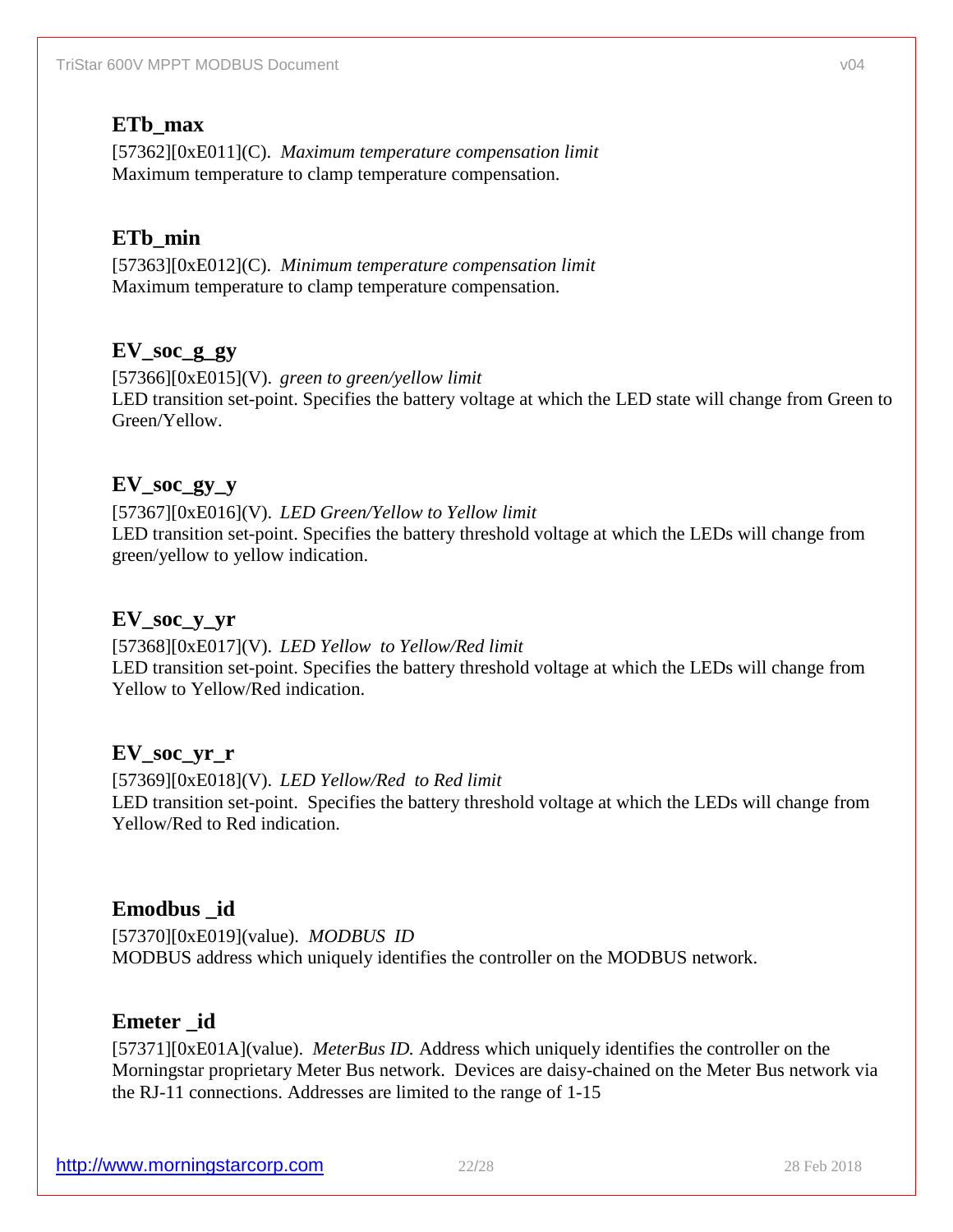## **EIb\_lim**

### [57374][0xE01D](A). *Battery Current Limit*

Set to a non-zero value to limit the maximum battery current. Set to zero to use the default 60 Amp current limit.

## **EVa\_ref\_fixed\_init**

### [57377][0xE020](V). *Array Voltage fixed target - initialize*

Write a voltage value to this register to fix the Array input voltage to a specific value. If this register is a non-zero value, the MPPT function of the controller will be disabled (sweeping and tracking are disabled) and the array input will be fixed to the specified voltage. On start-up, the value in this register is copied to the volatile RAM register 0x005A, which allows for real-time control of Va.

## **EVa\_ref\_fixed\_pct\_init**

### [57378][0xE021](%). *Array Voltage percent of Voc voltage target - initialize*

Write a value to this register to fix the Array input voltage to a percentage of the Array open-circuit voltage. If this register is a non-zero value, the MPPT function of the controller will be disabled (sweeping and tracking are disabled) and the array target voltage will be fixed to the specified % of array Voc. The controller will perform periodic Voc checks and move the array voltage if needed to maintain the correct % target. On start-up, the value in this register is copied to the volatile RAM register 0x005B, which allows for real-time control of Va.

Note: if the Va\_ref\_fixed\_init (0xE021) register is non-zero, it will override this setting.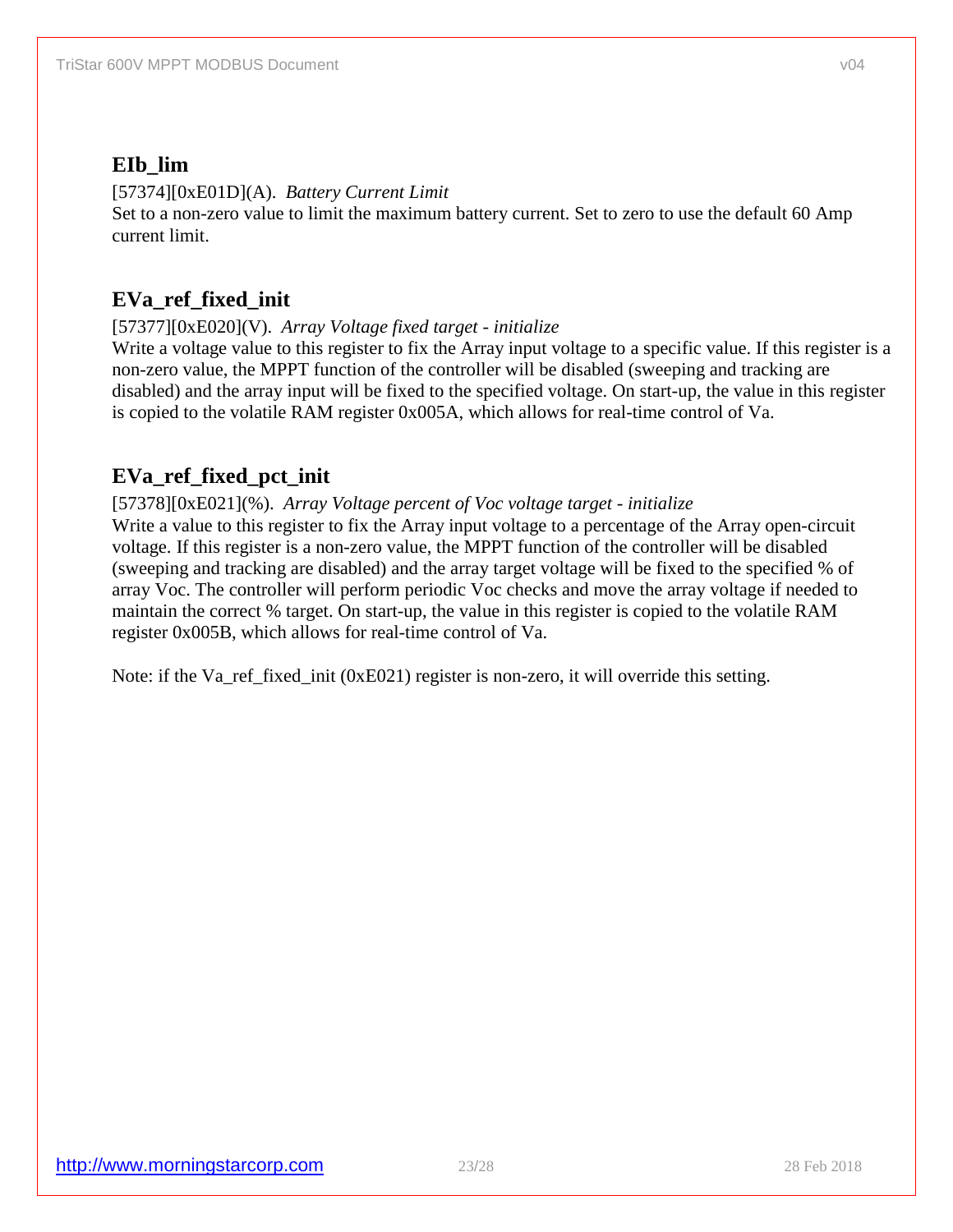### **Read-Only Variables**

### **Ehourmeter\_LO / Ehourmeter\_HI**

[57473,57474][0xE080,0xE081](hours). *Hourmeter* Cumulative hours the controller has been running. Non-volatile, written every 24hrs.

## **EAhc\_r\_LO / EAhc\_r\_HI**

[57475,57476][0xE082,0xE083](amp-hours). Charge *resettable Ah* Cumulative amp-hours typically used for short-term logging. Resettable.

### **EAhc\_t\_LO / EAhc\_t\_HI**

[57477,57478][0xE084,0xE085](amp-hours). Charge *total Ah* Cumulative amp-hours for long term logging. Can be reset if necessary.

### **EkWhc\_r**

[57479][0xE086](kWh). Energy *kilowatt-hours resettable* Cumulative charging kilowatt-hours. Resettable counter.

### **EkWhc\_t**

[57480][0xE087](kWh). Energy *kilowatt-hours total* Cumulative charging kilowatt-hours. Total counter.

### **EVb\_min**

[57481][0xE088](V). *Minimum battery voltage* Minimum battery voltage over last 24 hours. Written once every 24 hrs.

#### **EVb\_max**

[57482][0xE089](V). *Maximum battery voltage* Maximum battery voltage over last 24 hours. Written once every 24 hrs.

### **EVa\_max**

[57483][0xE08A](V). *Maximum array voltage* Maximum array voltage over last 24 hours. Written once every 24 hrs.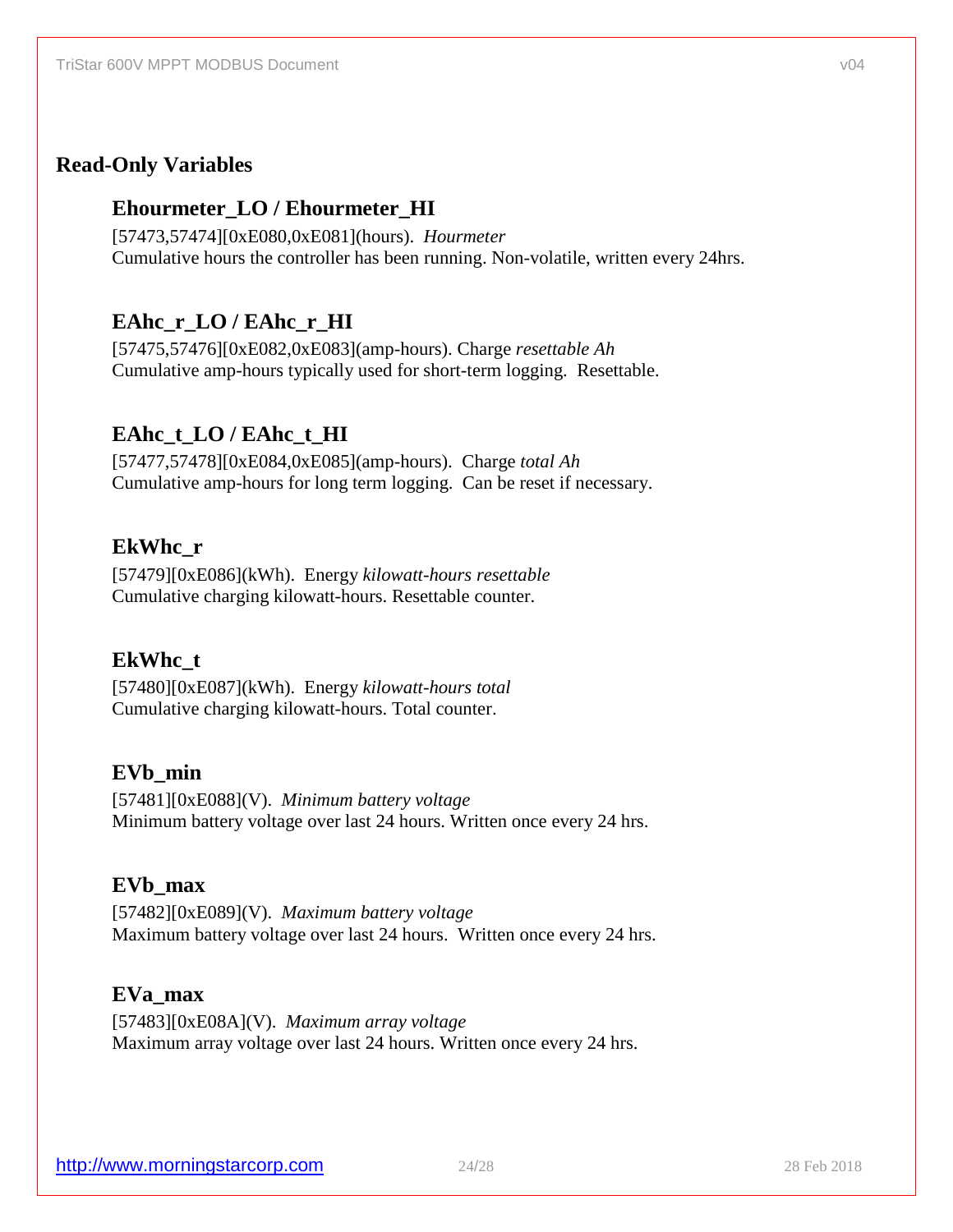### **Etmr\_eqcalendar**

[57484][0xE08B](days). *Equalize calendar timer* Number of days since last equalization.

## **Etmr\_batt\_service**

[57485][0xE08C](days). *Days since last battery service*  Reports the number of days since the last battery service reminder.

### **Eserial**

[57537-57540][0xE0C0 – 0xE0C3](ASCII). *Controller serial number* ASCII string of characters that represents the serial number.

Example serial number: 01234567  $0xE0C0 = 0x3130$  [1][0]  $0xEOC1 = 0x3332$  [3][2]  $0xE0C2 = 0x3534$  [5][4]  $0xE0C3 = 0x3736$  [7][6]

### **Emodel**

[57548][0xE0CC](). *Controller model flag.*  $0 = TSMPPT-600V-48$ ,  $1 = TSMPPT-600V-120$ 

### **Ehw\_version**

[57549][0xE0CD](). *Hardware version.* Not ASCII. Major version stored in upper byte, minor version stored in lower byte.  $0xE0CD = 0x0102 \rightarrow HW$  version: 1.2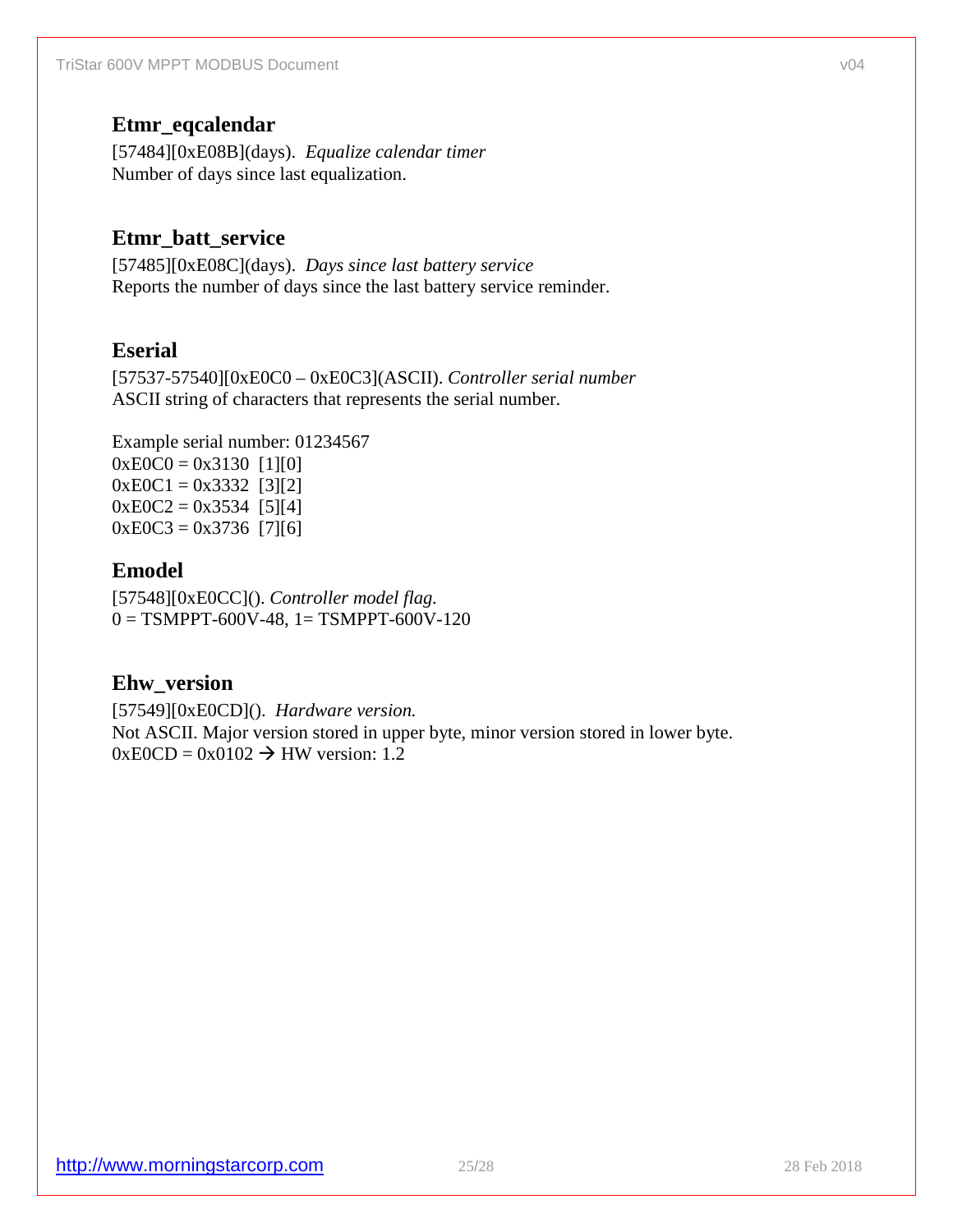# **Examples**

## *Read Holding Register, Scaling a voltage value*

**Read and scale the following value:** Variable (RAM): Battery Voltage<br>Register Address: 0x0018 Register Address:

The voltage scaling term is stored in variable V\_PU at addresses 0x0000 and 0x0001.

#### **Suppose the following values are read from RAM:**

| <b>Address</b> | Value(hex) | <b>Variable Name</b>  |
|----------------|------------|-----------------------|
| 0x0000         | 0x007B     | V_PU HI byte          |
| 0x0001         | 0xE041     | V_PU LO byte          |
| 0x0018         | 0x0DB0     | Battery Voltage value |

#### **1. Compute voltage scaler**

Whole term =  $0x007B \rightarrow 123$ Fractional term =  $0xE041 / 2^16 \rightarrow 0.876$ Voltage scaler =  $123 + 0.876 = 123.876$ 

Scaling for this variable is:  $n^* V_P U^* 2^{-15}$  (as listed in the table of RAM variables)

**2. Convert hexadecimal Vbattery register value to decimal**  $0x0DB0 \rightarrow 3504$ 

#### **3. Scale Vbattery value**

Vbattery =  $(3504 * 123.876) / 32768 = 13.25$  Volts

## *Read Holding Register, 2 Word values*

| Variable (RAM):             | hours (hourmeter) |
|-----------------------------|-------------------|
| <b>LO Register Address:</b> | 0x002A            |
| <b>HI Register Address:</b> | 0x002B            |
| Scaling for this variable:  | none              |
|                             |                   |

|  |                        | 1. read LO Register value(hex):      | 0x13D8          |
|--|------------------------|--------------------------------------|-----------------|
|  |                        | 2. read HI Register value(hex):      | 0x0022          |
|  |                        | 3. combine register values( $hex$ ): | 0x002213D8      |
|  | 4. Convert to decimal: |                                      | 2,233,304 hours |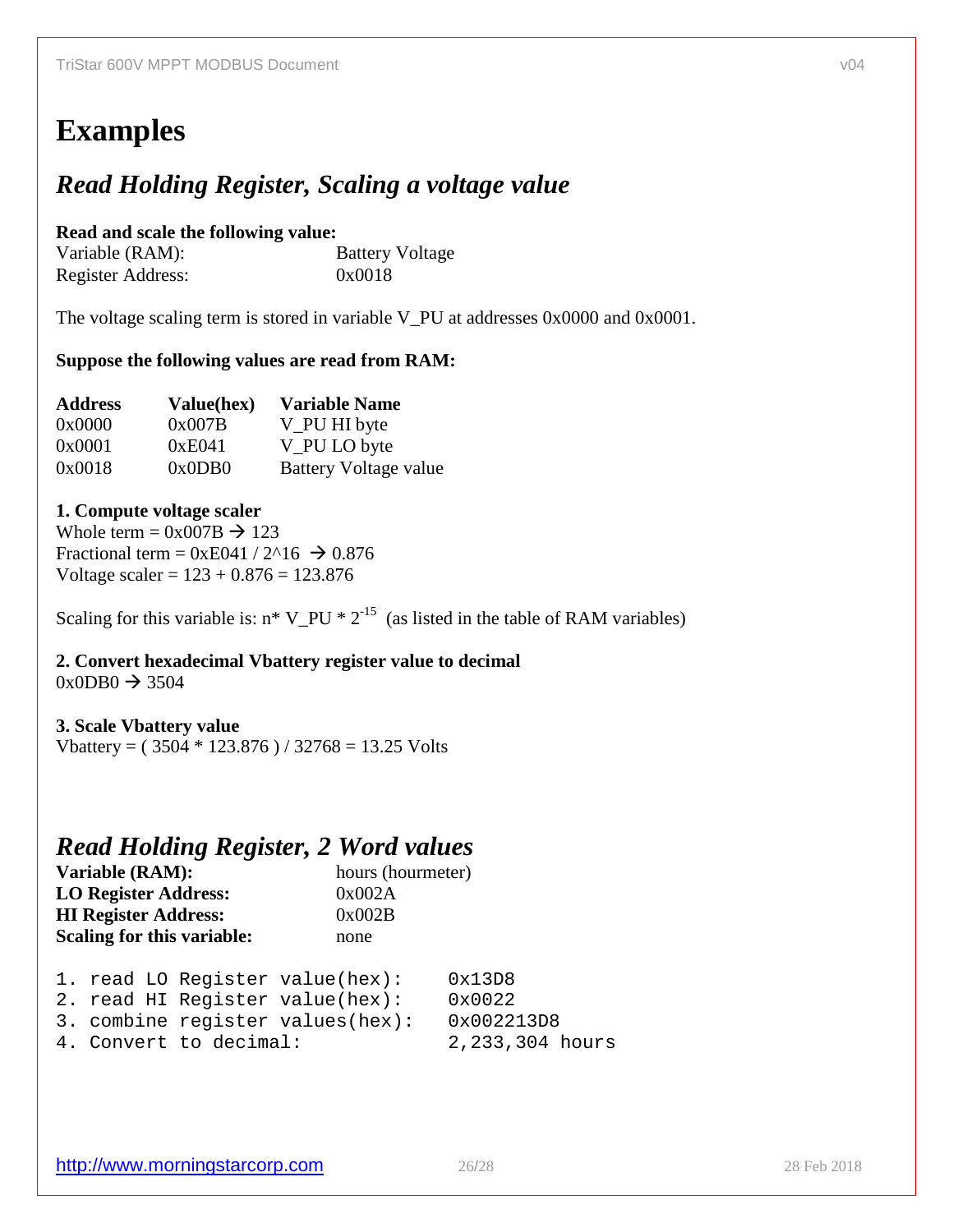## **JavaScript Float16 conversion example** /\*

```
Converts a integer read by modbus to float16 (IEEE754 half-precision binary16)
Modbus result is likely sign extended but we will ignore that
*/
function ScaleF16(passedVal)
{
       var s = 0; // sign
       var e = 0; // exponent
       var currentVal = 0; // mantissa/result
       currentVal = (passedVal & 0x03ff) / 1024.0; // 10 bit mantissa (normalized)
       passedVal \gg= 10;
       e = (passedVal & 0x001f); // 5 bit exponent (stored w/ 15 offset)
       passedVal \gg=5;
       s = passedVal & 0x0001; // 1 bit sign
       if (e == 0) { // zero or subnormal
              if (currentVal == 0) return(0); // zero
             // else subnormal (no leading 1.xxx)
              currentVal *= Math.pow(2.0,-14);
              if (s != 0) currentVal * = -1.0;
              return (currentVal);
       }
       if (e == 0x1f) { // infinity or NaN
              if (currentVal == 0) {
                     if (s == 0) return(Number.POSITIVE_INFINITY); // +infinity
                     else return (Number.NEGATIVE_INFINITY); // -infinity
              } else return(Number.NaN); // NaN
       }
       currentVal += 1.0; // add in leading 1
       currentVal *= Math.pow(2.0,e-15);
       if (s != 0) currentVal * = -1.0;
       return (currentVal);
```
### <span id="page-26-0"></span>}